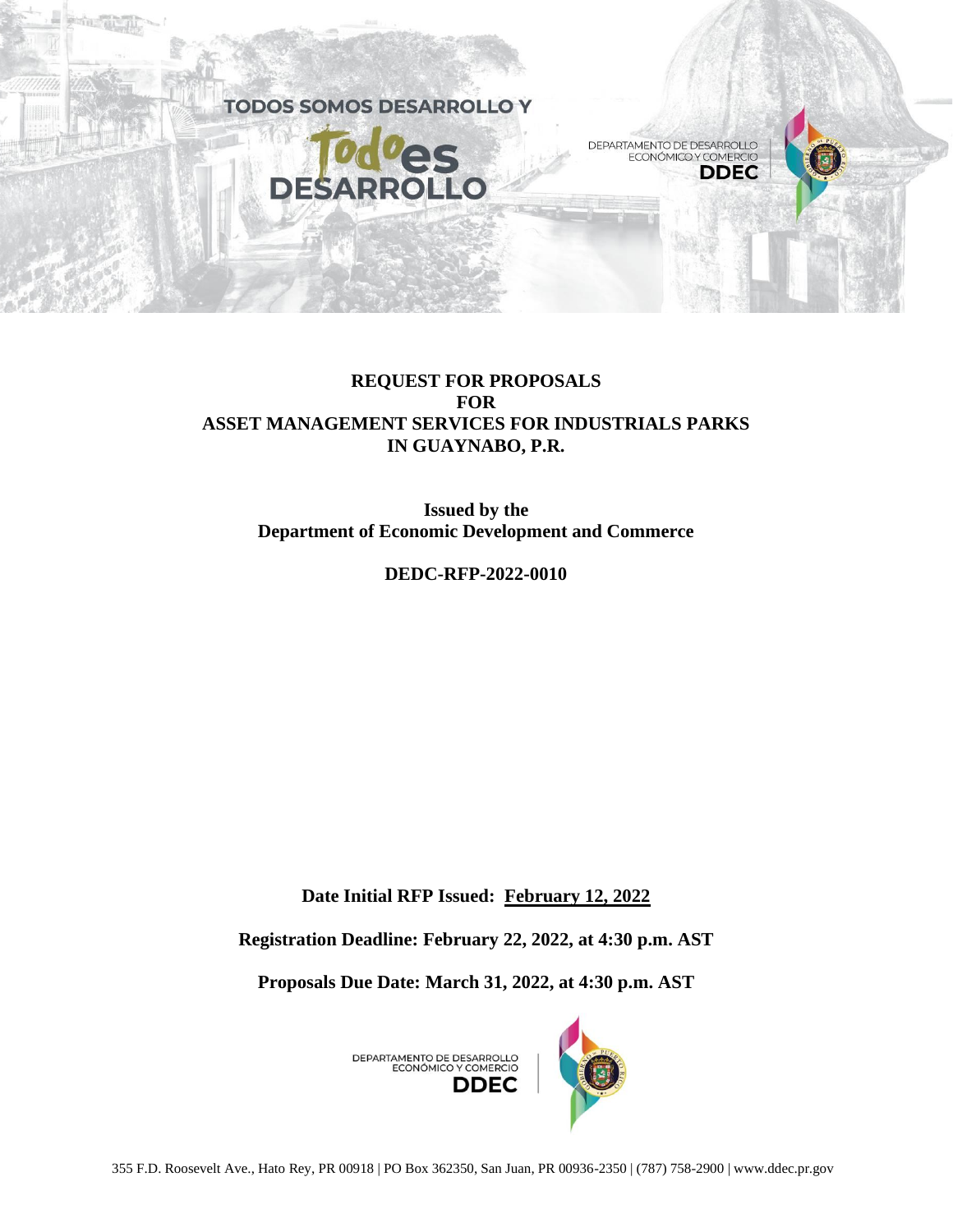

# **Table of Contents**

| 1.0  |  |
|------|--|
| 1.1  |  |
| 1.2  |  |
| 1.3  |  |
| 1.4  |  |
| 1.5  |  |
| 1.6  |  |
| 1.7  |  |
| 1.8  |  |
| 1.9  |  |
| 1.10 |  |
| 2.0  |  |
| 3.0  |  |
| 3.1  |  |
| 3.2  |  |
| 3.3  |  |
| 3.4  |  |
| 3.5  |  |
|      |  |
| 4.1  |  |
| 4.2  |  |
| 4.3  |  |
| 4.4  |  |
| 4.5  |  |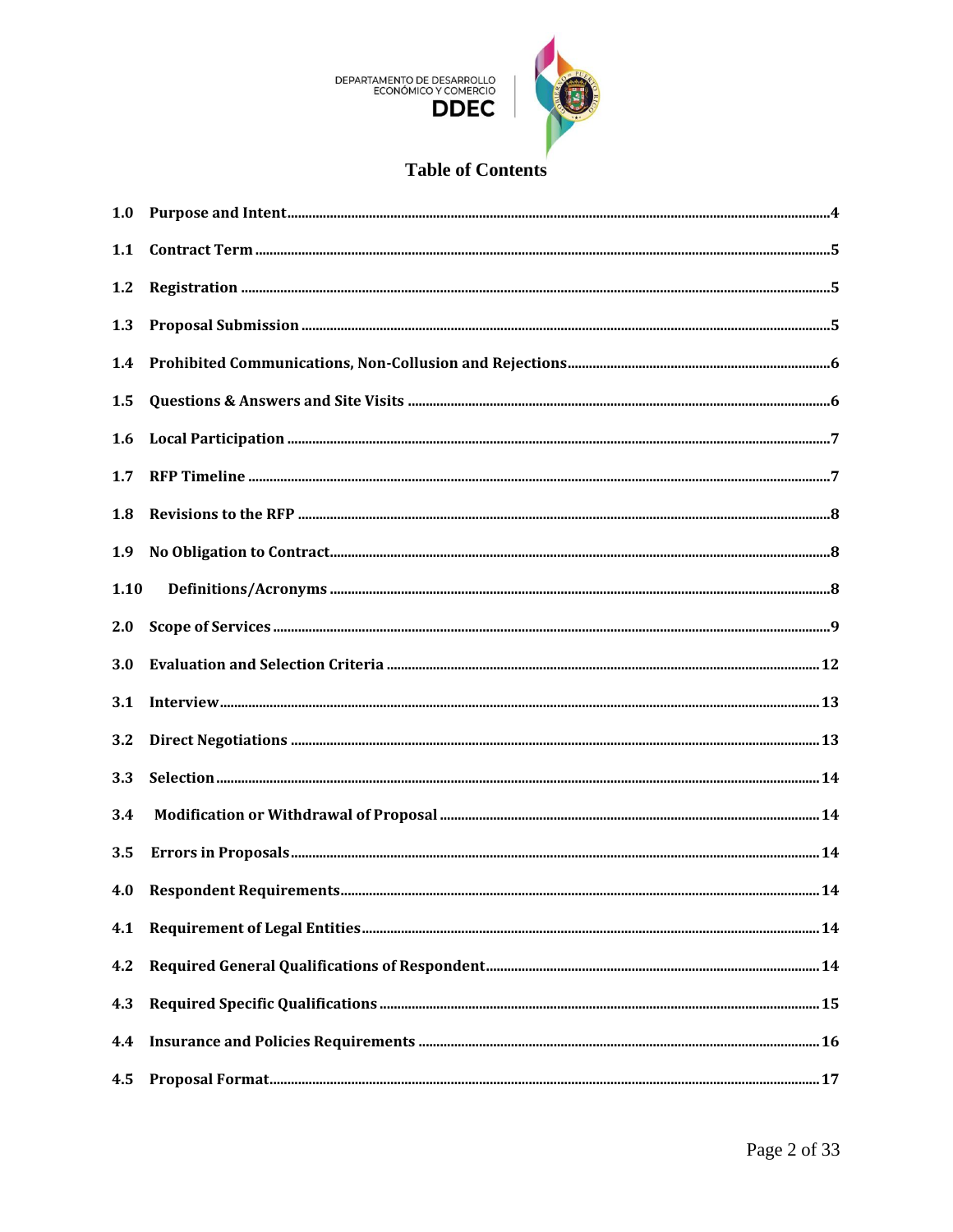# DEPARTAMENTO DE DESARROLLO<br>ECONÓMICO Y COMERCIO



| 4.5.1 |  |
|-------|--|
| 4.5.2 |  |
| 4.5.3 |  |
| 4.5.4 |  |
| 4.5.5 |  |
| 4.6   |  |
| 4.7   |  |
| 5.0   |  |
| 6.0   |  |
| 7.0   |  |
| 7.1   |  |
| 7.2   |  |
| 7.3   |  |
| 7.4   |  |
| 8.0   |  |
| 8.1   |  |
| 8.2   |  |
| 9.0   |  |
|       |  |
|       |  |
|       |  |
|       |  |
|       |  |
|       |  |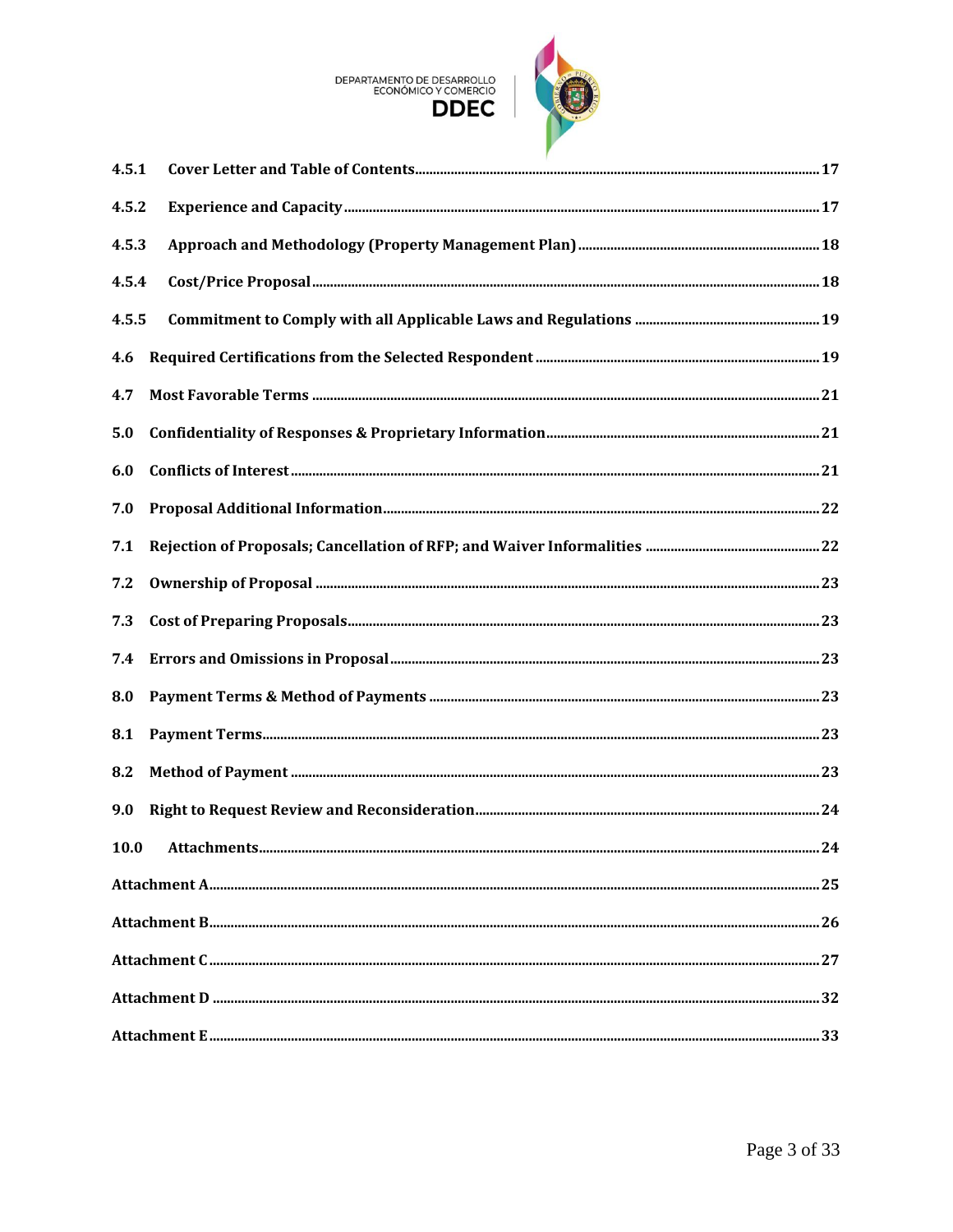

#### <span id="page-3-0"></span>**1.0 Purpose and Intent**

The Department of Economic Development and Commerce ("DEDC") was created by the Department of Economic Development and Commerce Reorganization Plan of 1994, Plan No. 4 of June 22, 1994, as amended, and pursuant to the Department of Economic Development and Commerce Reorganization Plan Implementation Act of 2018, Act No. 141 of July 11, 2018. DEDC is responsible for implementing and supervising the execution of Puerto Rico's public policy for economic development in the different business sectors, as well as promoting the academic, professional, social, and entrepreneurial training and development of the country's citizens, in order to promote the active integration of young people in economic development initiatives and efforts.

Further, by virtue of this Reorganization Plan, DEDC has assumed the responsibilities of providing management services to the properties transferred from its' operational entities, namely the Puerto Rico Trade and Export Company (CCE for its acronym in Spanish) and others. Accordingly, DEDC will administrate several industrial and office sites throughout the island, some of which are in urgent need of management and maintenance services. Thus, DEDC is actively seeking the services of qualified firms experienced in property management services and has decided to evaluate service proposals for the administration and maintenance of the Industrial Park located at the International Mercantil Center ("IMC"), in the Amelia neighborhood of Guaynabo, 165, Km. 2.4 (hereinafter referred to as "the Property"). To the north of the Property is Highway 165, to the east are the Plaza Provision buildings and federal buildings. To the south is the Jose de Diego highway and to the west are some wetlands. The Property is located 1900 feet away from the ports of San Juan Bay and it includes the building located at Carr. #24 Calle Diana, Lote 2 Amelia Industrial Park, Guaynabo PR 00969, known as *Desarrollos Múltiples*.

Hence, DEDC issues this Request for Proposals (the "RFP") to solicit proposals from qualified and experienced to provide **full property management services**, as described in section 2.0 (Scope of Services) of this request.

The Property has a land area of 664,542.18 square meters, equivalent to 169.0776 acres, divided into 12 storage buildings with high ceiling and unloading platforms, 3 office buildings) and a facility maintenance building. The warehouse space in the area totals approximately 1,360,000 square feet. The *Desarrollos Múltiples* building consists of a one story reinforced concrete building with warehouses, workshops and offices totaling 103,600 square feet.

The complex has its own electrical substation that receives 38,000 volts from PREPA and supplies 13,200 volts to the warehouses and buildings distributed through 14 substations. The complex also has its own private street facilities that connect the different warehouses and buildings, along with its own fire control system and 10 hydrants. Each building has parking facilities for private cars and green areas around the buildings. The warehouses have parking for cargo vans.

For a depiction and further description of the Property, see **Attachment B** to this RFP.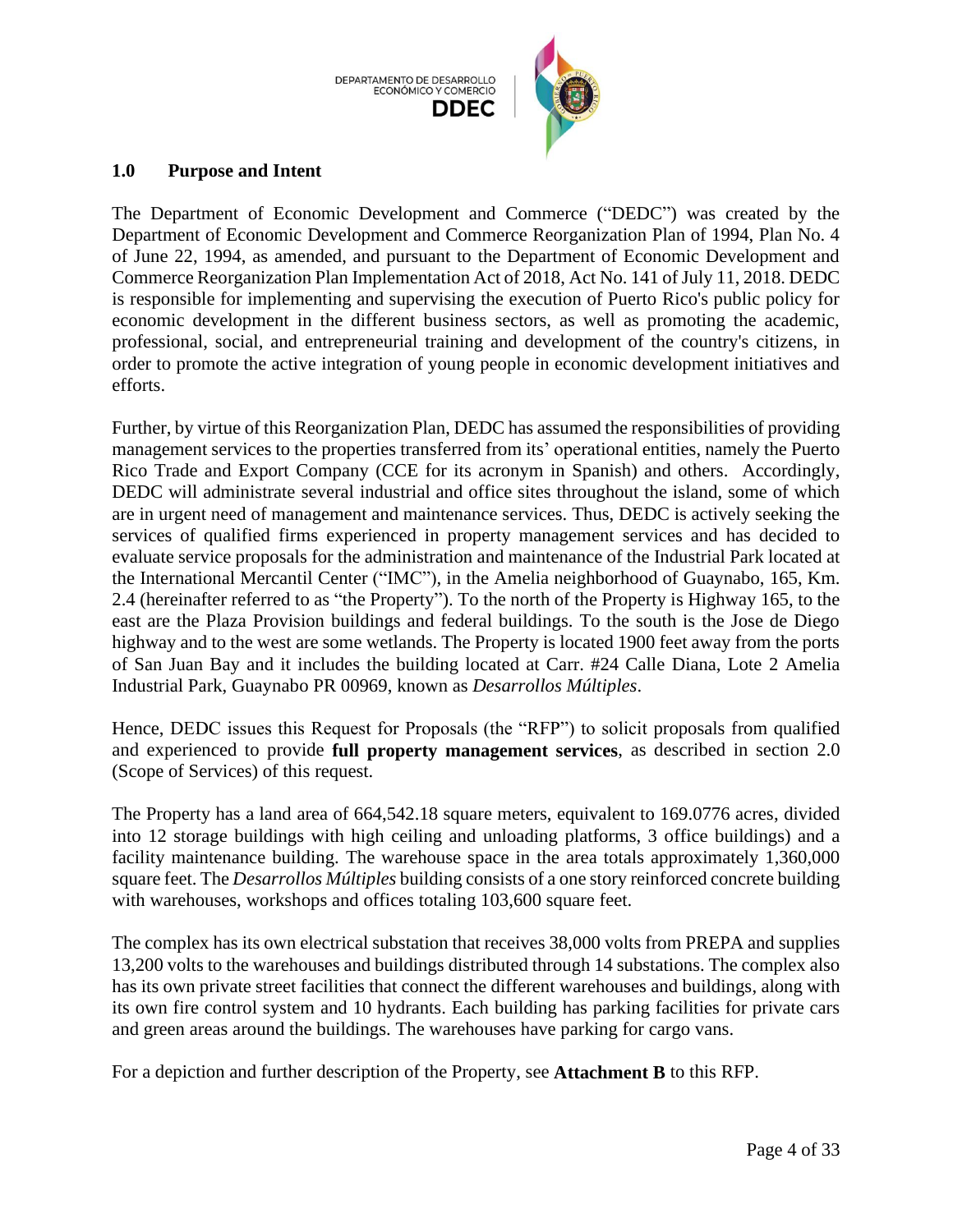

Award of the RFP will be to the Proponent(s) or Respondent(s) whose Proposal(s), conforming to this RFP, is most advantageous to DEDC. Financial terms and other factors further described herein will also be considered. As such, DEDC may award this RFP to one, some, all, or none of the Proponents, and reserves the right to cancel this RFP at any time.

# <span id="page-4-0"></span>**1.1 Contract Term**

The contract will be for a term of five (5) years, subject to possible extension to be agreed between the parties under the terms of the contract to be awarded.

It should be noted that DEDC reserves the right to re-bid the contract if the Selected Proponent fails to comply with the terms of the contract.

# <span id="page-4-1"></span>**1.2 Registration**

Proponents needs to submit Exhibit A ("Register Proponent form) in the first ten (10) days of this publications. Proponent who fails to submit this form will not be considered.

#### <span id="page-4-2"></span>**1.3 Proposal Submission**

Proposals shall be submitted by March 31, 2022, on or before, but no later than 4:30 p.m. Atlantic Standard Time (AST). Responses to the RFP submitted after the prescribed deadline will not be accepted. Proposals must include all exhibits, appendices and/or attachments to be deemed complete, and consequently, duly submitted. Technical and Cost proposals must be submitted.

All correspondence, documents and related information submitted by Respondents in connection with this RFP shall be written in the English or Spanish languages.

Respondents shall submit their Proposals on a USB in searchable Adobe Acrobat PDF format and one (1) hard copy to the following physical address to the attention of:

> Department of Economic Development and Commerce PO Box 362350 San Juan, P.R. 00946-2350

#### **ASSET MANAGEMENT SERVICES FOR INDUSTRIALS PARKS IN GUAYNABO, P.R.**

# DEDC-RFP-2022-0010

**Attention**: José Sánchez Acosta, Esq. General Counsel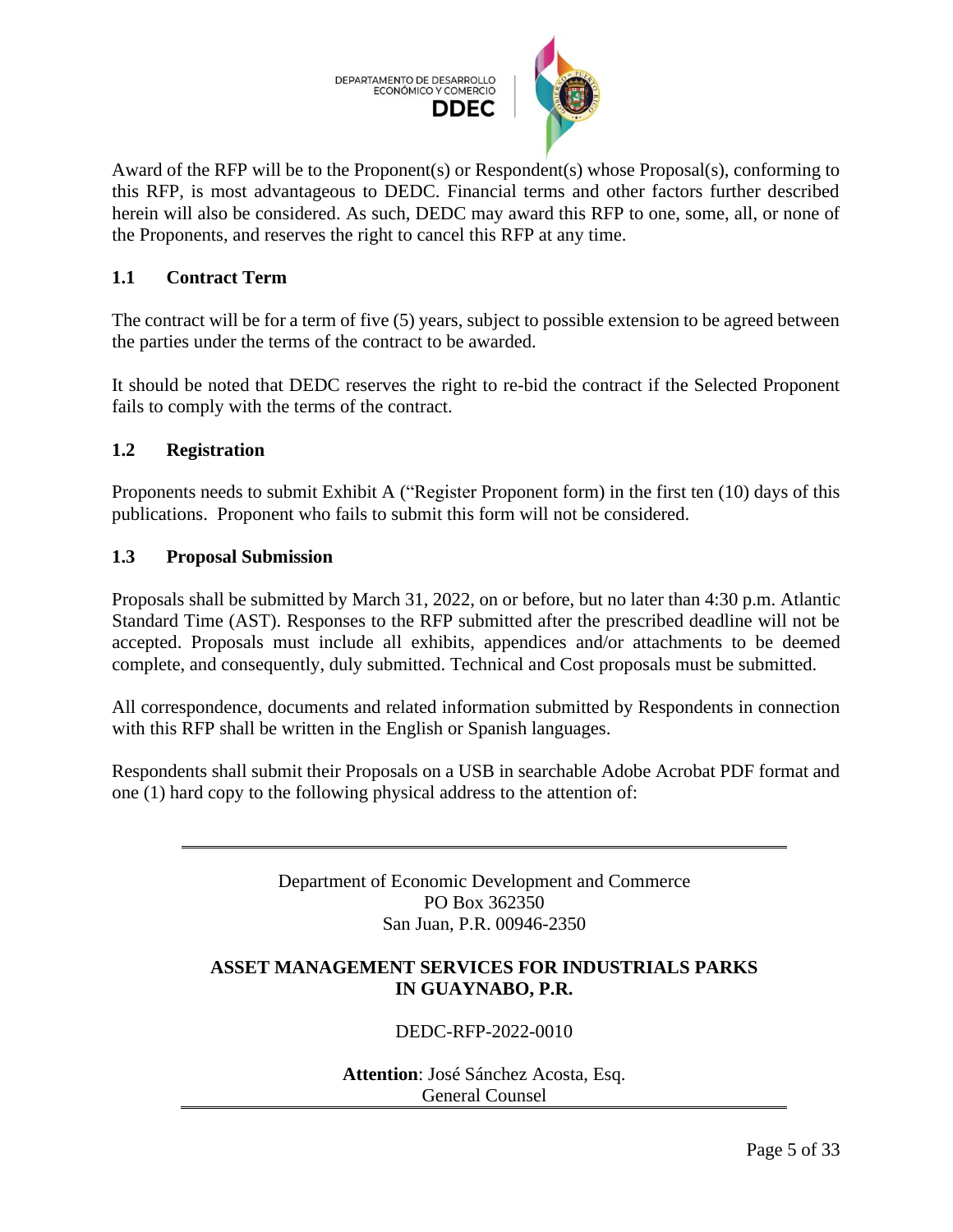



Secretary's Office, 4th Floor

#### **Email**: RFPassetmanager@ddec.pr.gov

**Physical Address**: F.D. Roosevelt Ave. 4th Floor Hato Rey, P.R. 00918

Hard copy documents submitted in original must be in a binder and must be properly marked with the title of this RFP, and duly signed by a representative of the Respondent authorized to make a legal and biding offer. All Respondents must submit a redacted copy of their Proposals as required in Section 5.0. Proponents shall identify any information submitted that is considered confidential or privileged, as appropriate.

# <span id="page-5-0"></span>**1.4 Prohibited Communications, Non-Collusion and Rejections**

Except for questions submitted by interested parties on or before the date indicated in Section 1.4 of this RFP, or as otherwise provided herein, including but not limited to Sections 3.0, 3.1 and 3.2, communications with other representatives of DEDC or the Government regarding any matter related to the contents of this RFP are prohibited during the submission and selection processes. Failure to comply with these communications restrictions will result in rejection of the Proponent's Proposal.

Proponents will be required to execute a Non-Disclosure Agreement hereby included as **Attachment C,** in order to prevent the disclosure of information provided as part of this RFP process.

Proponents will also be required to execute a Non-Collusive Affidavit hereby included as **Attachment D.**

DEDC and/or the Government reserve the right to reject all Proposals received in response to this RFP when determined to be in the Government's best interest, and to waive minor noncompliance in a Proposal. DEDC and/or the Government further reserve the right to make such investigations as they deem necessary as to the qualifications or perceived conflicts of interest of all firms submitting Proposals in response to this RFP. The mere appearance of a conflict of interest shall constitute sufficient cause for the outright rejection of a Proposal(s). If any or all Proposals are rejected, DEDC and/or the Government reserve the right to re-solicit Proposals.

#### <span id="page-5-1"></span>**1.5 Questions & Answers and Site Visits**

Any questions regarding this RFP or the evaluation of Proposals shall be submitted on or before March 1, 2022 in writing via electronic mail only to the following address: RFPassetmanager@ddec.pr.gov and must reference this specific RFP (**DEDC-RFP-2022-0010** in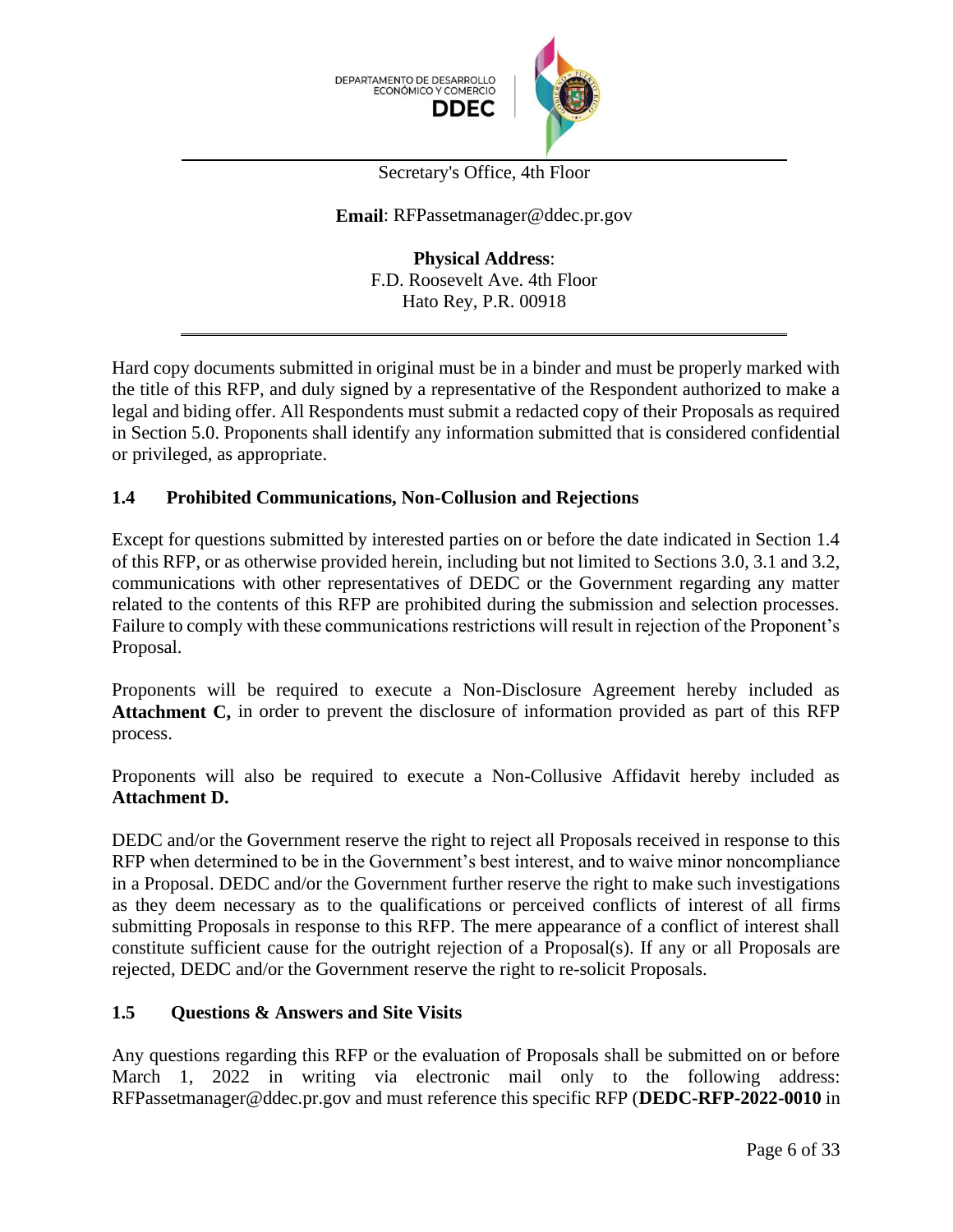

the subject line of the email. No telephone inquiries will be accepted. Answers will be issued by 4:30 p.m. AST by March 11, 2022, and will be posted on DEDC's website at **www.ddec.pr.gov.** All information posted on DEDC's website is deemed incorporated into this RFP.

#### **No questions will be accepted after the deadline provided in the above schedule.**

During the same period provided for questions & answers, DEDC may, at the request of an interested party, provide access to the Property and make available a Site Visit, in order to be in position to provide a complete proposal in accordance with the circumstances of the Property.

#### <span id="page-6-0"></span>**1.6 Local Participation**

DEDC and the Government have the objective of fostering the participation of Local Parties in the provision of professional services and local expertise, particularly with respect to asset management, operations, and maintenance, to the greatest extent possible.

Proponents are encouraged to include Local Party(ies) as part of their team. Also, the Proponents should explain how the Local Party(ies) will add value to the team and their expected role.

| <b>Target Date</b>                | Event                                     |
|-----------------------------------|-------------------------------------------|
| <b>February 12, 2022</b>          | Publication of RFP                        |
| <b>February 22, 2022</b>          | Registration Deadline $-4:30$ p.m.        |
| <b>February 23, 2022</b>          | <b>Site Visit</b>                         |
| February 23 through March 1, 2022 | Questions                                 |
| March 11, 2022                    | Answers                                   |
| March 31, 2022                    | Proposal Submission Deadline $-4:30$ p.m. |
| April 15, 2022                    | Notice of Award Expected                  |
| April 29, 2022                    | <b>Execution of Agreement Expected</b>    |

#### <span id="page-6-1"></span>**1.7 RFP Timeline**

Please note that the RFP timeline includes target dates and may change subject to the sole discretion of DEDC. It is the responsibility of Respondents to periodically review DEDC's website for regular updates to the RFP timeline and other important information.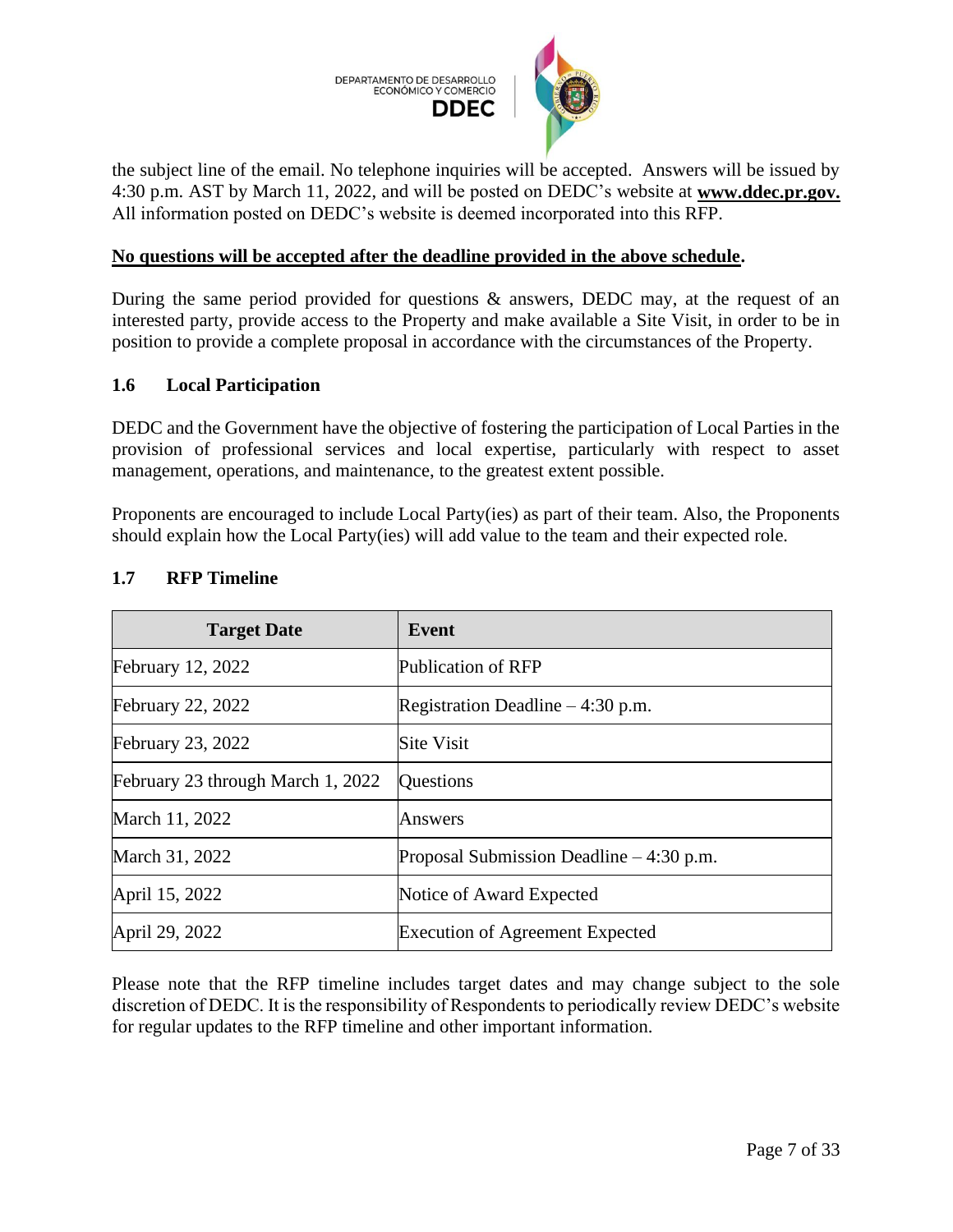

#### <span id="page-7-0"></span>**1.8 Revisions to the RFP**

DEDC may issue addenda in the event it becomes necessary to revise any part of this RFP. Additionally, the published questions and answers, and any other pertinent information will be provided by addenda to the RFP or official notice from the RFP coordinator, as authorized by the Secretary. Addenda will be published on DEDC's website and shall be the sole responsibility of Respondents to periodically review that website for any revisions to the RFP and other important information.

#### <span id="page-7-1"></span>**1.9 No Obligation to Contract**

Issuance of this RFP does not constitute a commitment by DEDC or the Government to award a contract. The execution of a contract will be subject to all approvals required by law, including the FOMB, if applicable. DEDC will not have any binding obligation, duties, or commitments to the Selected Respondent(s) until and unless a contract has been duly executed and delivered by DEDC after approval by the appropriate governmental authorities. If DEDC is unable to negotiate a mutually satisfactory agreement with the Selected Respondent(s), it may, in its sole discretion, negotiate with the next highest-ranked Respondent(s) or cancel and reissue a new RFP.

DEDC reserves the right to accept or reject, in whole or in part, one, some, all or none of the Proposals submitted and/or cancel this RFP and/or reissue this RFP or another version of this RFP, at any time, prior to the execution of a contract, if it determines, in its absolute discretion, that doing so is in its best interests or the best interests of the impacted communities or the Government of Puerto Rico. If any or all proposals are rejected, DEDC reserves the right to re-solicit proposals.

#### <span id="page-7-2"></span>**1.10 Definitions/Acronyms**

**"Applicable Law"** means any law, statute, ordinance, code, rule, or regulation, federal or local, as well as any order, writ, injunction, decree, ruling, determination, award, permit or variance of any federal or local governmental body, in effect now or as it may become applicable in the future, or any binding agreement with any federal or local governmental body, including technical standards, codes and specifications.

**"Bidder", "Proponent"** or **"Respondent"** means a(n) (i) natural person, (ii) legal person, (iii) joint venture, or (iv) partnership, or (v) consortium of individuals, and/or partnerships, and/or companies or other entities that submit a response to this RFP that is not currently debarred.

**"Capex"** refers to Capital Expenditures. Funds used to acquire, upgrade, and maintain physical assets such as property, plants, building, technology, or equipment.

**"Evaluation Committee"** refers to a committee designated by DEDC, which will evaluate all complete Proposals pursuant to the criteria listed in Section 3.0 of this RFP.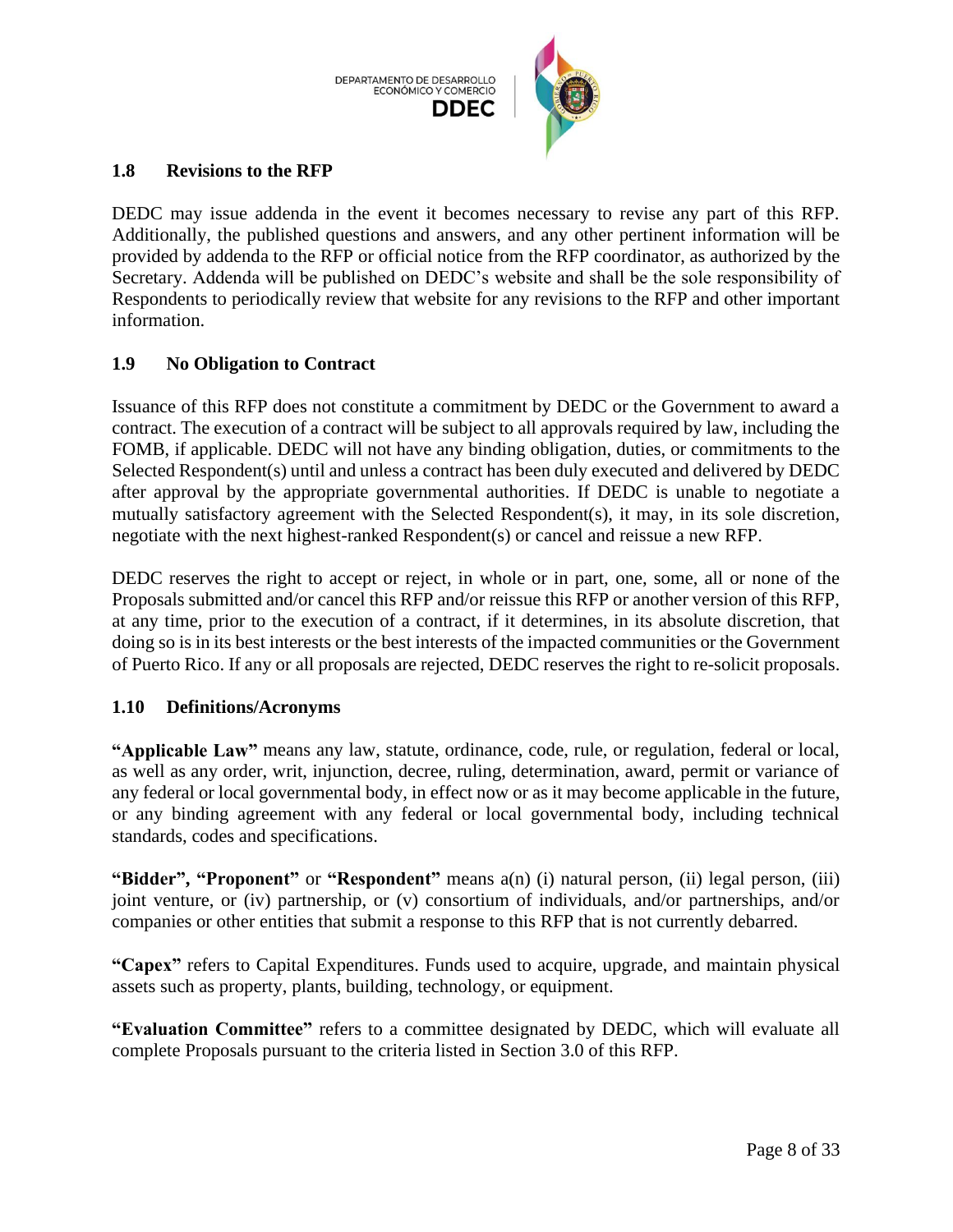

**"Government"** refers to the Government of Puerto Rico, or any Government Entity and/or municipalities.

**"Government Entity"** refers to any department, agency, board, commission, body, bureau, office, public corporation or instrumentality of the Executive Branch, whether existing or to be created in the future.

**"Key Individuals"** means an individual who will play an important role in the engagement or contract on behalf of a Team Member resulting from this RFP.

**"Local Parties"** means local professionals and relevant service providers who are based in or have a significant on-going business presence in Puerto Rico.

**"Proposal"** means a formal offer submitted in response to this RFP.

**"Public Interest"** means any government action directed to protecting and benefiting citizens at large, whereby essential goods and services are provided for the welfare of the population.

**"RFP"** means this Request for Proposals and addendas issued by DEDC.

**"Secretary"** refers to the Secretary of the Department of Development and Commerce of Puerto Rico.

**"Selected Proponent"** or **"Selected Respondent"** means the successful proponent to whom the RFP is awarded.

**"Team Member"** means a member of a Respondent. Team Members should be identified in Respondents' submissions and not be changed without the consent of DEDC.

#### <span id="page-8-0"></span>**2.0 Scope of Services**

DEDC hereby requests proposals from experienced and qualified firms or companies to design and draft proposals for the asset management of the Property.

The Services requested include, but are not limited to, the management of all buildings, facilities, equipment, easements, and/or the infrastructure located on the Property, including repairs, maintenance, security services, landscaping services, among other functions.

For this purpose, Respondents should describe their general concept and vision of the services required in this RFP ("Property Management Plan"). Within the Property Management Plan, Respondents shall provide a plan identifying the numbers of personnel ("Property Management Staff") that the Proponent plans to have for the Property to provide the property management services effectively and efficiently under this RFP ("Staffing Plan"). The Staffing Plan should provide details of oversight of Property Management Staff. Proponents shall provide resumes for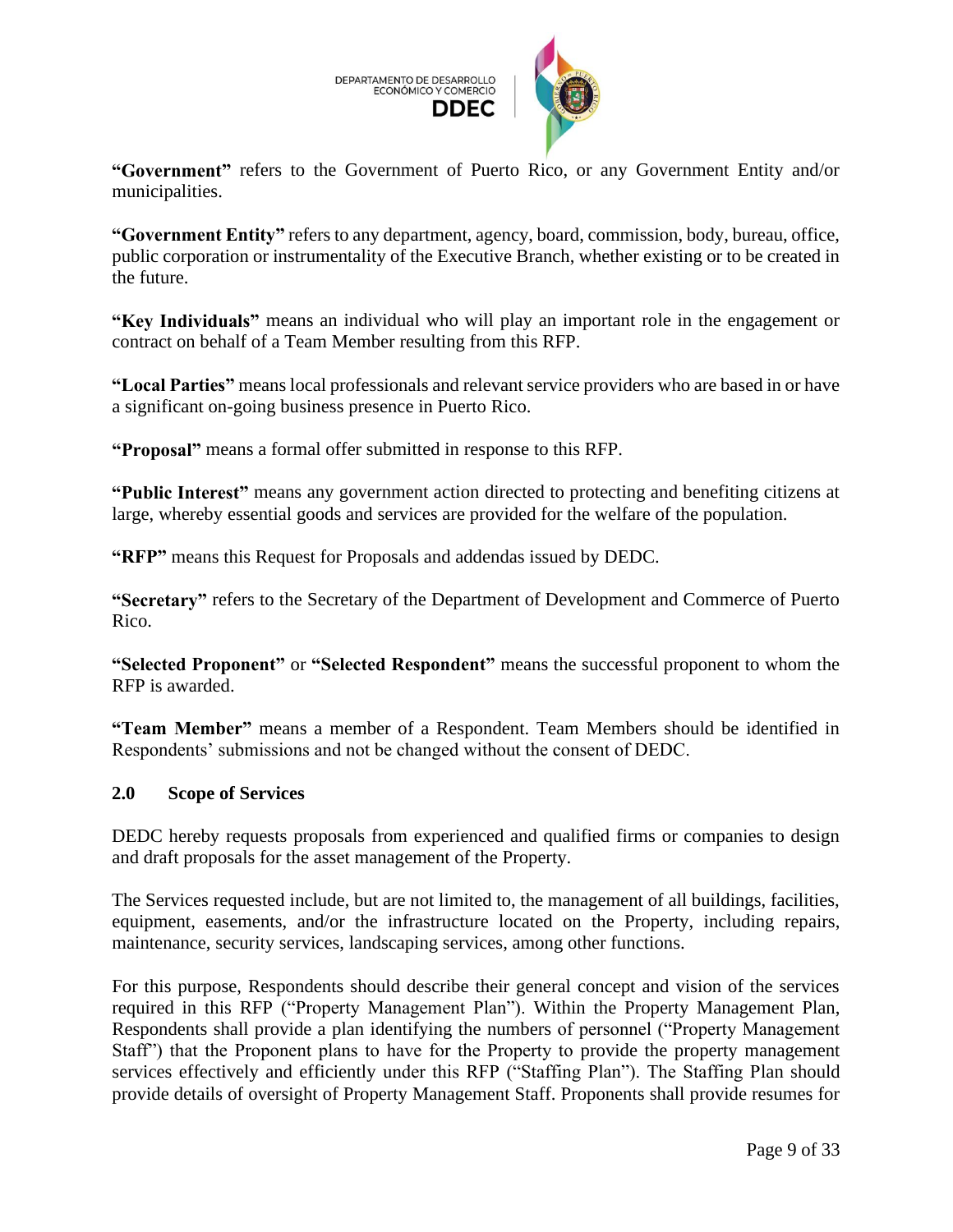

Key Individuals. The main objective is to maximize DEDC's resources to improve the Property in order to achieve efficient management, with emphasis on cost reduction and profit increases, as well as the reorganization of current rules and processes.

# **MINIMUM PERSONNEL REQUIRED**

#### **A. ADMINISTRATOR**

▪Will be responsible for designing and organizing a work plan and ensuring its compliance. In addition, will be responsible for strategy development, according to identified needs and information analysis.

#### **B. PROPERTY MANAGER**

▪Must have extensive experience in day-to-day operations at the Property, as well as extensive experience in property management and maintenance. In addition, the Property Manager must be available to respond to any need that may arise.

#### **C. SUPPORT STAFF**

▪ Support staff should have experience in the areas of governance, regulatory, planning, management, accounting, finance, and maintenance.

# **SERVICES REQUIRED**

# **A. ADMINISTRATIVE SERVICES AREAS**

#### *i. Governance and Compliance*

- Issuance of letters and compliance actions in accordance with applicable rules and regulations.
- Maintenance of records and registers of tenants of the Property.

#### *ii. Communication and Event Management*

- Handling and distribution of information and communications (letters, memos, reports, etc.) if necessary.
- Planning of special activities, if any.
- Creation of emergency management plans.
- Development of recycling and efficiency programs.

# **B. OPERATIONAL SERVICES AREA AND CAPITAL EXPENDITURES**

#### *i. Maintenance*

▪ Preparation and coordination of work plans, including all scheduled and unscheduled maintenance work, including but not limited to: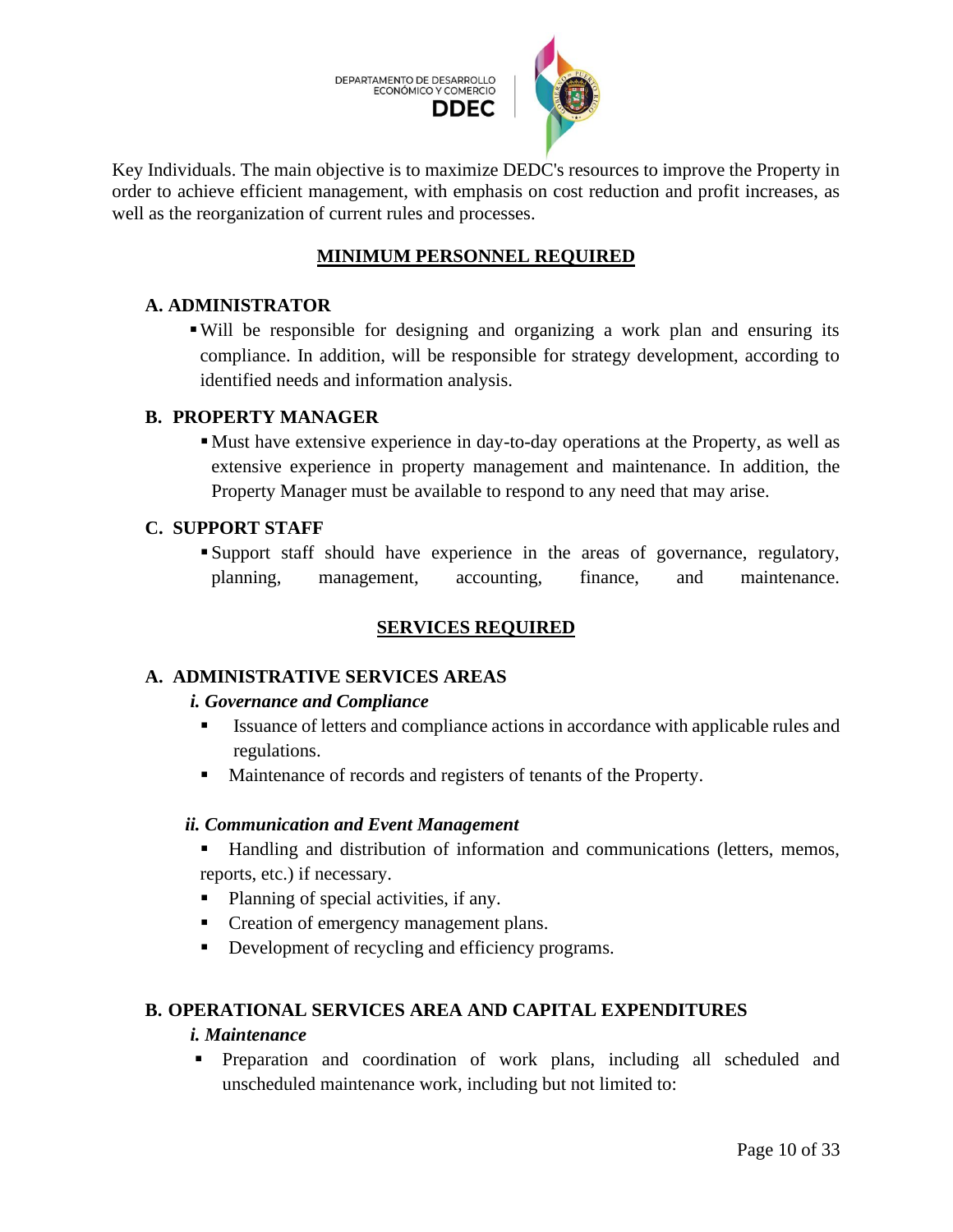DEPARTAMENTO DE DESARROLLO<br>ECONÓMICO Y COMERCIO **DDFC** 



- 1. Landscaping of common areas and, some lots and yards of buildings that are not leased in their entirety to a single tenant.
- 2. Cleaning of warehouses restrooms that are not completely leased to a single tenant.
- 3. Cleaning of guardhouse restrooms.
- 4. Cleaning of floors and restrooms of CMI offices. Garbage collection.
- 5. Cleaning of unoccupied platforms of warehouses.
- 6. Cleaning of storm drains.
- 7. Maintenance of fire pump systems.
- 8. Cleaning of fire pump rooms.
- 9. Inspections and certifications of fire systems, fire hoses and fire alarms.
- 10. Repairs to fire water piping systems.
- 11. Repairs to roofs due to leaks.
- 12. Painting of building exteriors, which are not contracted to a single building.
- 13. Street asphalt repairs and maintenance, including hydrants.
- 14. Repairs and maintenance to the electrical system that supplies the warehouses and buildings.
- 15. Repairs to sanitary and potable water piping system.
- 16. Repairs to air conditioning systems.
- 17. Maintenance of chain link fences in the CMI.
- 18. Review and validation of utilities invoices.
- Supervision of work and daily operation and compliance with work plans.
- Communicate to DEDC and tenants regarding building/ Property issues that will affect them.
- Log all tenant maintenance requests for future reference.
- Administration and management of the services of contractors and suppliers of the Property.
- Identify and address emergency situations immediately upon occurrence and provide follow- up remediation while keeping the DEDC informed.

# *ii. Security*

- Secure premises and personnel by patrolling property; monitoring surveillance equipment; inspecting buildings, equipment, and access points; permitting entry.
- **•** Prevent losses and damage by reporting irregularities, informing violators of policy and procedures, restraining trespassers.
- Control traffic by directing drivers.
- Complete reports by recording observations, information, occurrences, and surveillance activities; interviewing witnesses; obtaining signatures.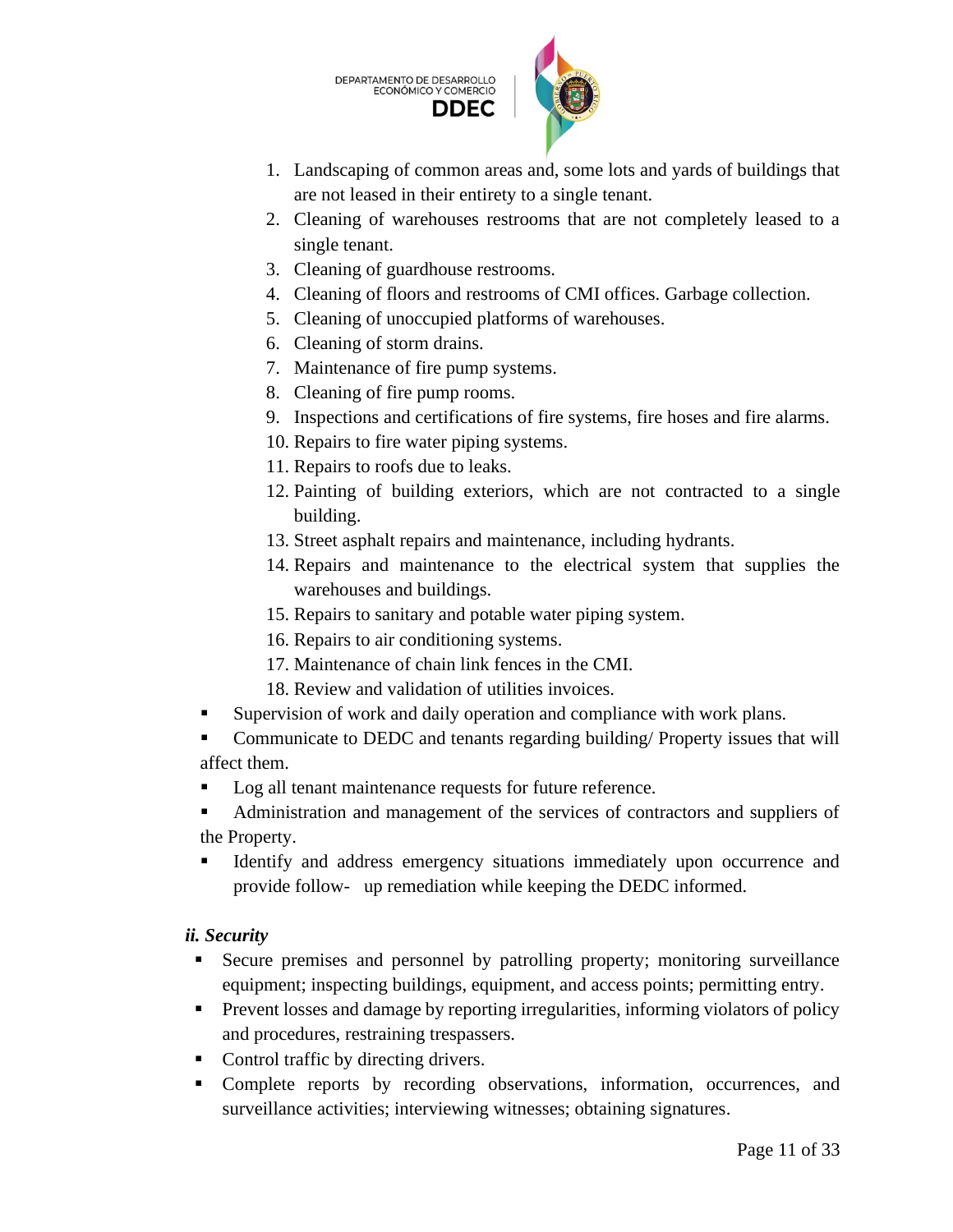DEPARTAMENTO DE DESARROLLO ECONÓMICO Y COMERCIO **DDEC** 



- Maintain environment by monitoring and setting building and equipment controls.
- **Ensure operation of security equipment and surveillance cameras by completing** preventive maintenance requirements; following manufacturer's instructions; troubleshooting malfunctions; calling for repairs; evaluating new equipment and techniques.
- Ensure the security, safety, and well-being of all personnel, visitors, and the premises.
- Remain in compliance with local, state, and federal regulations.
- Respond to emergency situations to provide necessary assistance to employees and customers.
- Protect the Property's assets relative to theft, assault, fire, and other safety issues.
- Report suspicious activity, criminal behavior, and security breaches

# *iii.Inspections*

- Scheduling of periodic property inspections.
- Drafting of occurrence reports, as applicable.

# *iv. Consulting and Reports*

- Preparation of maintenance and structural condition reports.
- Analysis and development of employee task distribution.
- Supervision of the execution of assigned tasks.
- Providing training and coaching to employees, as applicable.
- **•** Performing management services, and procedures between private and public agencies.

# *v. Capital Expenditures*

- Acquiring, upgrading, and maintaining physical assets such as property, plants, buildings, technology, or equipment. These Capital Expenditures can include repairing a roof, purchasing a piece of equipment, or construction projects.
- Projected Capital Expenditure Projects for the Property include asphalting, roofing, and electrical substation repairs and upgrades, among other infrastructure projects.

It should be clarified that the list of services mentioned above is not an exhaustive list and additional services may be required. Likewise, Proponents are invited to submit in their proposals additional services that have not been contemplated in this RFP, which they consider necessary for the efficient administration and management of the Property.

# <span id="page-11-0"></span>**3.0 Evaluation and Selection Criteria**

DEDC will examine all Proposals in a proper and timely manner to determine if they meet the proposal submission requirements. Proposals that are materially deficient in meeting the submission requirements or have omitted material documents, in the sole opinion of DEDC, may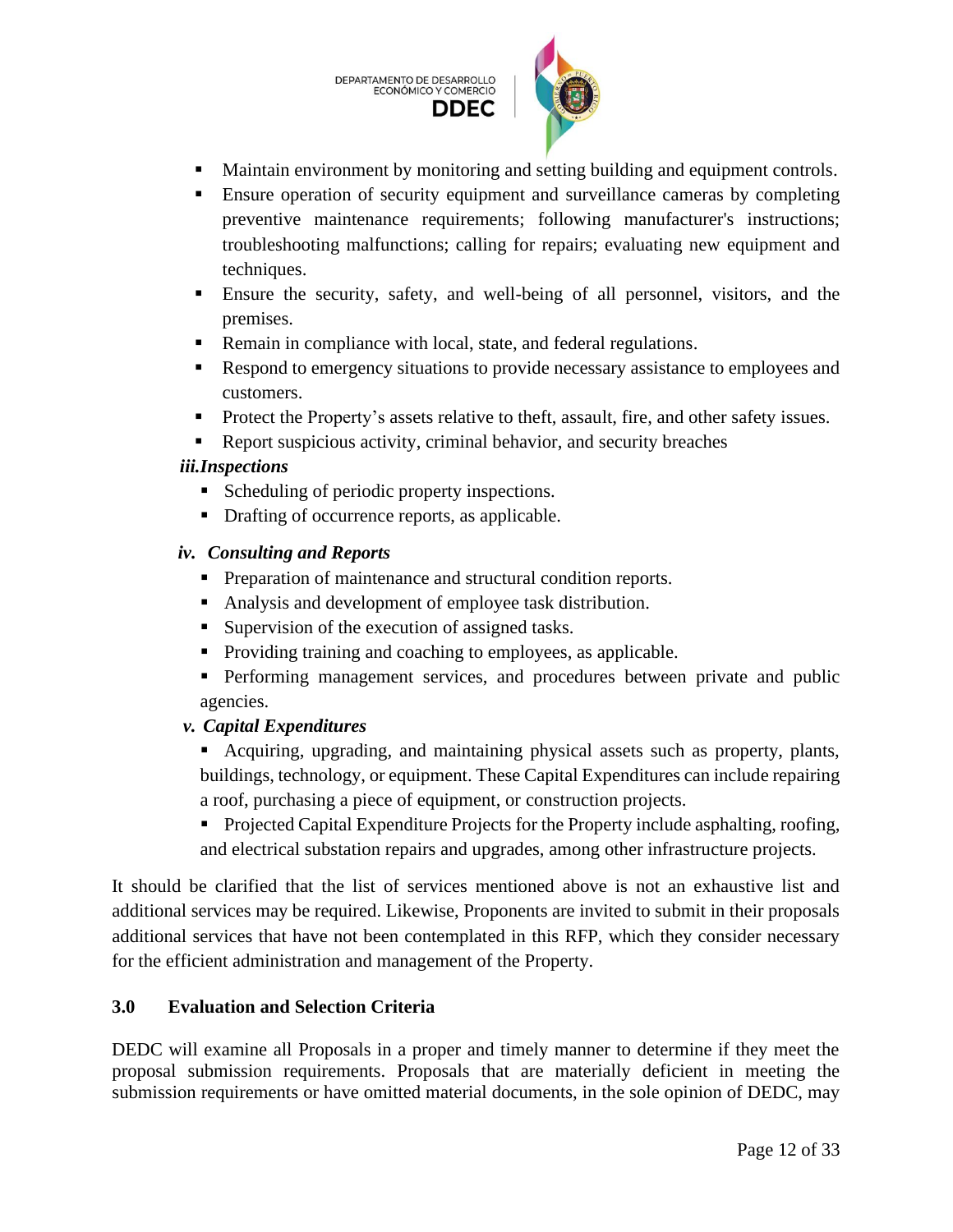

be rejected. All the Proposals submission requirements will be evaluated.

DEDC may request further clarification to assist the Evaluation Committee in gaining additional understanding of a Proposal. A response to a clarification request must be to clarify or explain portions of a Proposal already submitted and may not contain new information not included in the original Proposal.

# **Final Evaluation and Selection**:

The final score will be based upon the criteria listed below:

| <b>Evaluation Criteria</b>                                          | <b>Maximum Evaluation</b> |
|---------------------------------------------------------------------|---------------------------|
|                                                                     | <b>Points</b>             |
| Professional Services Fees;                                         | 30%                       |
| Cost Proposal.                                                      |                           |
| Experience and Qualifications of Company;                           |                           |
| Staff's years of experience managing industrial and commercial      | 45%                       |
| properties (including past performance as indicated by references). |                           |
| Understanding of DEDC's needs and ability to deliver the            | 25%                       |
| Described Property Management Plan;                                 |                           |
| <b>Total</b>                                                        | 100%                      |

# <span id="page-12-0"></span>**3.1 Interview**

DEDC reserves the right, at its sole discretion, to invite the proponents to attend to an interview with the Evaluation Committee. If DEDC elects to conduct the interviews, each qualified Respondent will be required to give a 30-minute presentation. This presentation shall highlight expertise and past similar services provided for similar organizations. The presentation shall also clearly explain the Respondent's approach and team composition. The Evaluation Committee may alter the scoring of Proposal based upon the interview and presentation. Respondents are responsible for all costs or expenses incurred to attend such interview.

# <span id="page-12-1"></span>**3.2 Direct Negotiations**

DEDC may select one or more Proponents to be invited to one or more meetings to start negotiations. The purpose of such meetings will be to clarify any doubts as to the requirements of the RFP and confirm that the terms of the contract are understood by the Proponent to ensure compliance with the specifications. No statement made or action taken by DEDC during these discussions or negotiations shall bind DEDC in any manner. After each interview or meeting with any Proponent, the Evaluation Committee may require the Proponent to submit a written confirmation of any clarification of the Proposal discussed at the meeting. DEDC will keep confidential all such discussions and negotiations. Prior to the award of the RFP, information related to a Proposal, or its evaluation will not be discussed with anyone other than the Proponent who submitted it and the personnel involved in the evaluation and selection process.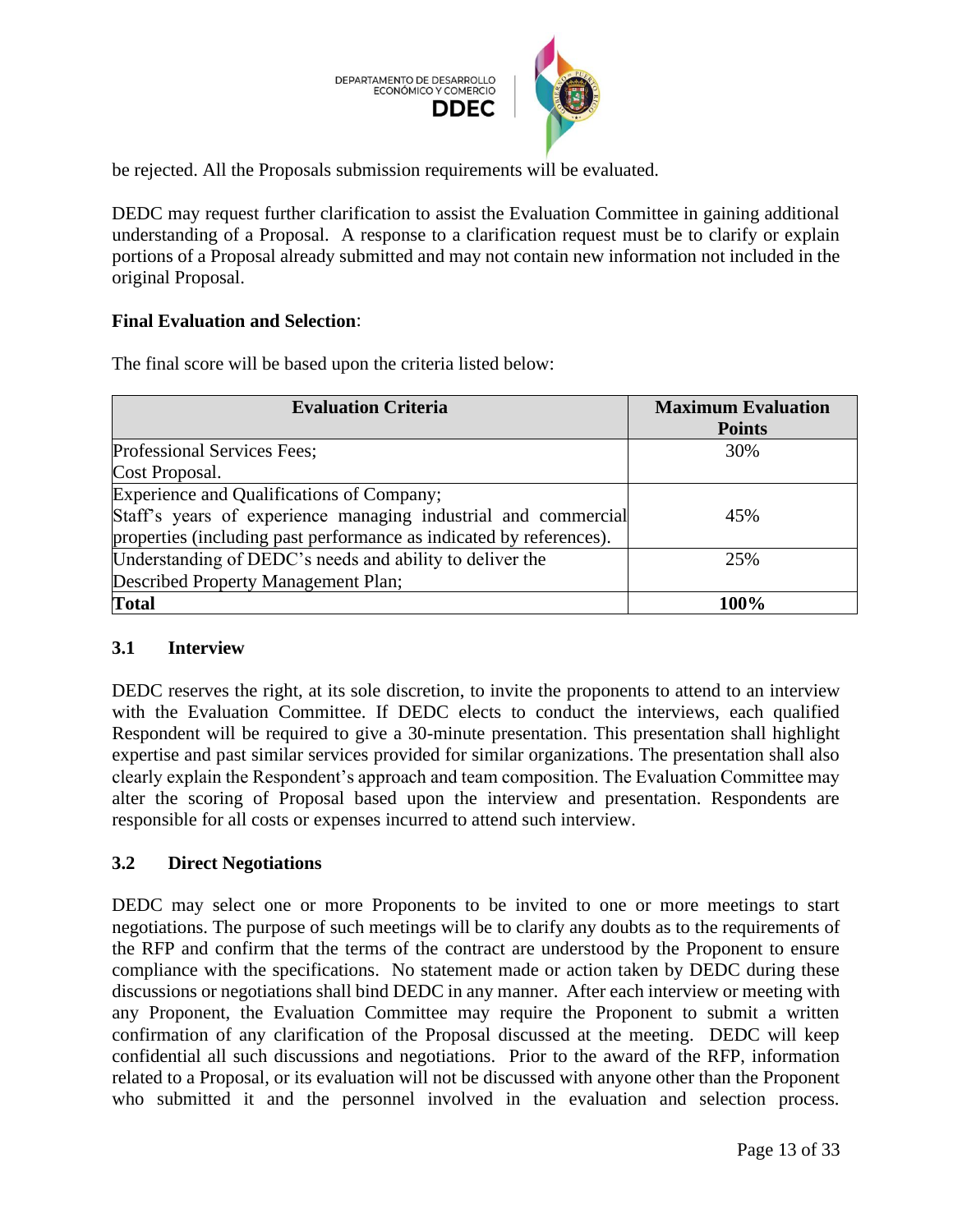

Confidentiality warranties are subject to the conditions described in Section 5.0 below. The execution of a contract will be subject to final approval by the Secretary.

# <span id="page-13-0"></span>**3.3 Selection**

Following completion of the evaluation process, the Evaluation Committee will meet to choose the Selected Proponent. DEDC will notify the Selected Proponent and the parties will proceed to negotiate such written agreements as may be required and mutually acceptable to the parties (collectively, the "Definitive Agreements"), subject to compliance with all applicable laws and regulations.

# <span id="page-13-1"></span>**3.4 Modification or Withdrawal of Proposal**

A Proposal that is in possession of DEDC may be withdrawn or altered by the Proponent by letter including the signature and name of the person authorized to submit the Proposal, if it is received prior to the time and date of the Proposal submission deadlines. The withdrawal must be submitted in writing and directed to the Contact Person designated in Section 1.2 of this RFP prior the time and date established in Section 1.6.

# <span id="page-13-2"></span>**3.5 Errors in Proposals**

The Respondents are responsible for errors and omissions on their Proposals and any such errors and omissions will not reduce their obligation to DEDC.

# <span id="page-13-3"></span>**4.0 Respondent Requirements**

# <span id="page-13-4"></span>**4.1 Requirement of Legal Entities**

Respondents that are corporations, partnerships, or any other legal entity, U.S. or Puerto Rico based, shall be properly registered or capable to be registered to do business in Puerto Rico and the U.S. at the time of the submission of their Proposals, and comply with all applicable Puerto Rico or U.S. laws and/or requirements.

# <span id="page-13-5"></span>**4.2 Required General Qualifications of Respondent**

- Respondents to this RFP shall provide information in their Proposals that demonstrates the following general qualifications: Respondent has adequate financial resources to perform the contract, or the ability to obtain them. Respondent shall provide financial statements for the past two (2) years, or equivalent financial records must be included in the Proposal.
- Respondent has a satisfactory performance record.
- Respondent has a satisfactory record of integrity and business ethics.
- Respondent has the necessary organization, experience, accounting, operational controls, and technical skills.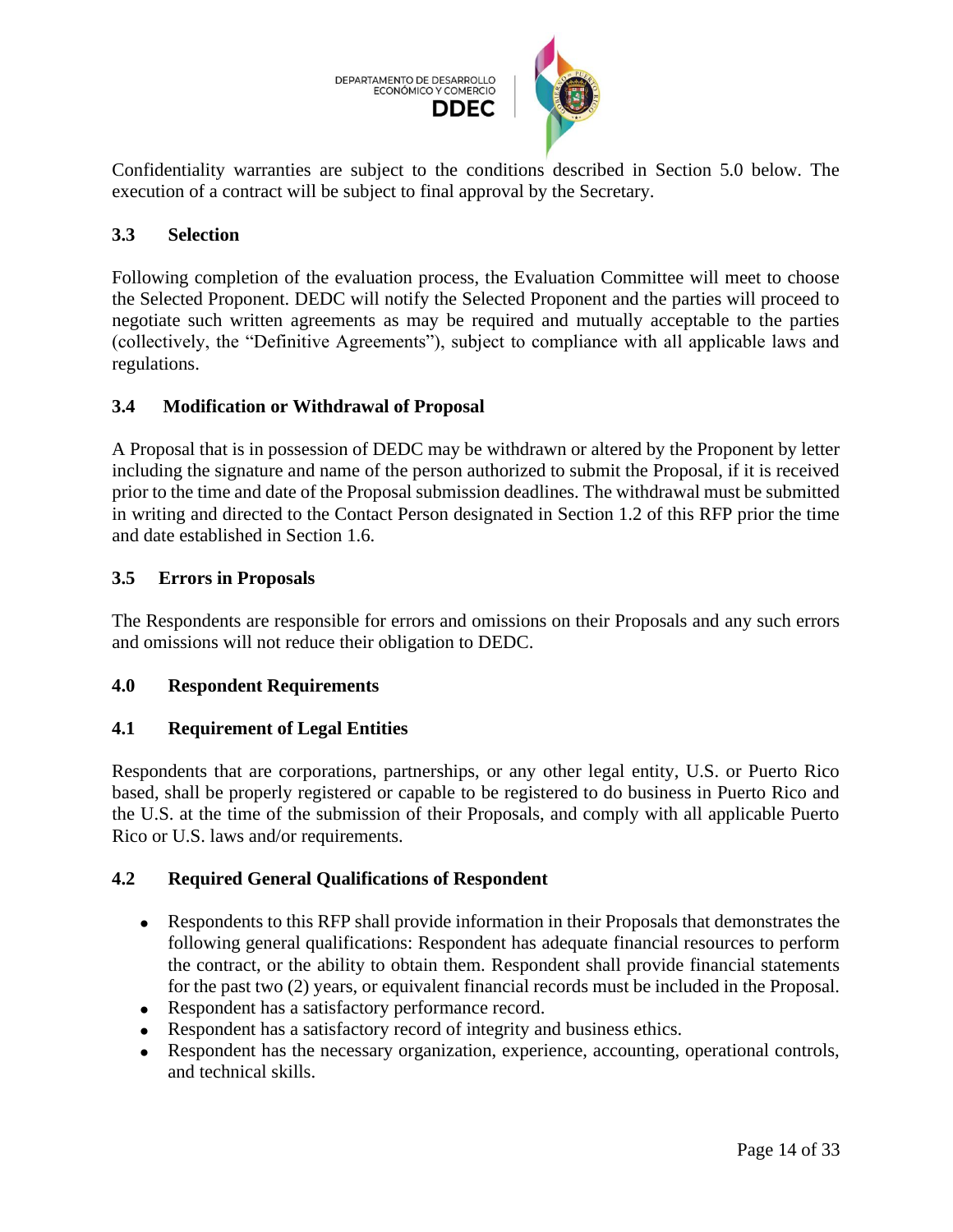DEPARTAMENTO DE DESARROLLO ECONÓMICO Y COMERCIO **DDEC** 



- Neither Respondent nor any person or entity associated who is partnering with Respondent has been the subject of any adverse findings that would prevent DEDC from selecting Respondent. Such adverse findings include, but are not limited to, the following:
	- o Negative findings from a Federal Inspector General or from the U.S. Government Accountability Office, or from an Inspector General in another state.
	- o Pending or unresolved legal action from the U.S. Attorney General or from an attorney general in Puerto Rico or another state.
	- o Pending litigation with the Government of Puerto Rico, or any other state.
	- o Arson conviction or pending case.
	- o Harassment conviction or pending case.
	- o Puerto Rico and Federal or private mortgage arrears, default, or foreclosure proceedings.
	- o In rem foreclosure.
	- o Sale tax lien or substantial tax arrears.
	- o Fair Housing violations or current litigation.
	- o Defaults under any Federal and Puerto Rico-sponsored program.
	- o A record of substantial building code violations or litigation against properties owned and/or managed by Respondent or by any entity or individual that comprises Respondent.
	- o Past or pending voluntary or involuntary bankruptcy proceeding.
	- o Conviction for fraud, bribery, or grand larceny.

Respondents shall provide a listing and brief description of all legal actions for the past five (5) years in which any firm that is part of the Respondent's team has been: (i) a debtor in bankruptcy; (ii) a defendant in a lawsuit for deficient performance under a contract or failure to comply with laws or regulation; (iii) a defendant in an administrative action for deficient performance on a project or failure to comply with laws or regulations; or (iv) a defendant in any criminal action.

# <span id="page-14-0"></span>**4.3 Required Specific Qualifications**

Respondents to this RFP shall provide information in their Proposals that demonstrates the following specific qualifications:

- Experience managing and maintaining properties of similar size and scope to those services requested in this RFP.
- Experience maintaining property rentals by advertising, negotiating and enforcing leases, and maintaining and securing premises.
- Ability to accomplish financial objectives by collecting rents, paying bills, forecasting requirements, preparing an annual budget, scheduling expenditures, analyzing variances, and initiating corrective action.
- Experience maintaining building systems by contracting for maintenance services and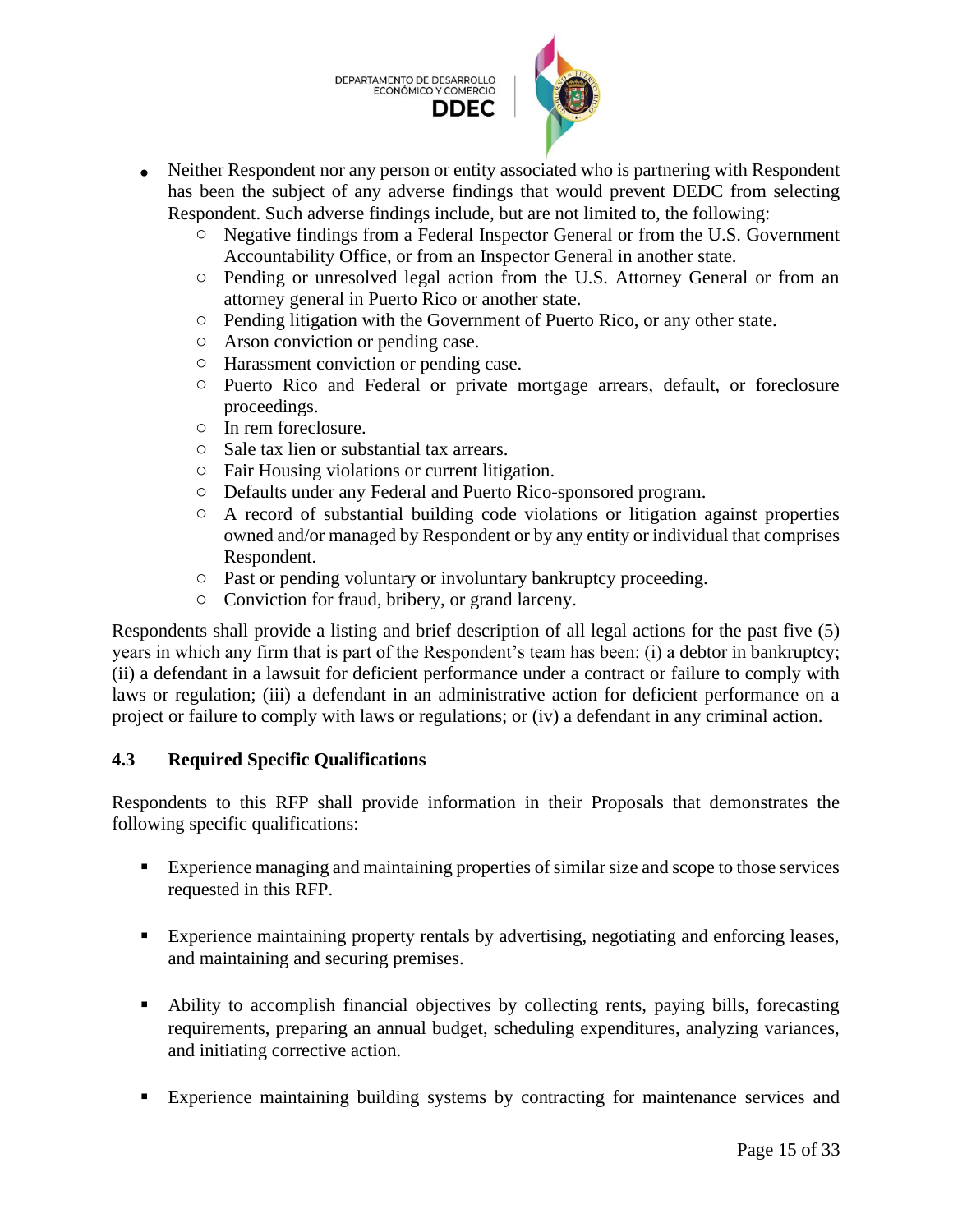

supervising repairs.

- Relevant experience enforcing occupancy policies and procedures.
- Extensive knowledge preparing reports by collecting, analyzing, and summarizing data and trends.
- **•** Relevant experience performing all responsibilities listed under the Scope of Services section of this RFP. Respondents' responsibilities also include, but are not limited to, obtaining all requisite regulatory and governmental approvals to enable the services, operation, maintenance and performance of the buildings; and complying with all applicable laws and regulations, among others.
- Bilingual personnel.

# <span id="page-15-0"></span>**4.4 Insurance and Policies Requirements**

The Selected Proponent will be required to include DEDC as additional insured on the following insurance policies with the following minimum coverage:

- 1. Commercial General Liability including Premises, Products and Completed Liabilities: \$1,000,000 per occurrence, general aggregate and Products and Operations Completion.
- 2. Workman's Compensation Liability: \$1,000,000 per accident, per employee, per sickness and aggregate and State Insurance Fund Corporation Policy.
- 3. Professional Liability Insurance: \$1,000,000.

The aforementioned policies must contain:

- 1. Endorsements to include: DEDC, and or any subsidiary, affiliated or related entity.
- 2. All policies must be underwritten by an insurance company authorized by the Office of the Insurance Commissioner or Puerto Rico to do business in Puerto Rico.
- 3. Hold Harmless Agreement in favor of DEDC
- 4. Sixty (60) Days' Notice of Cancellation
- 5. Waiver of Subrogation
- 6. Coverage shall either be occurrence based or maintained for the duration of the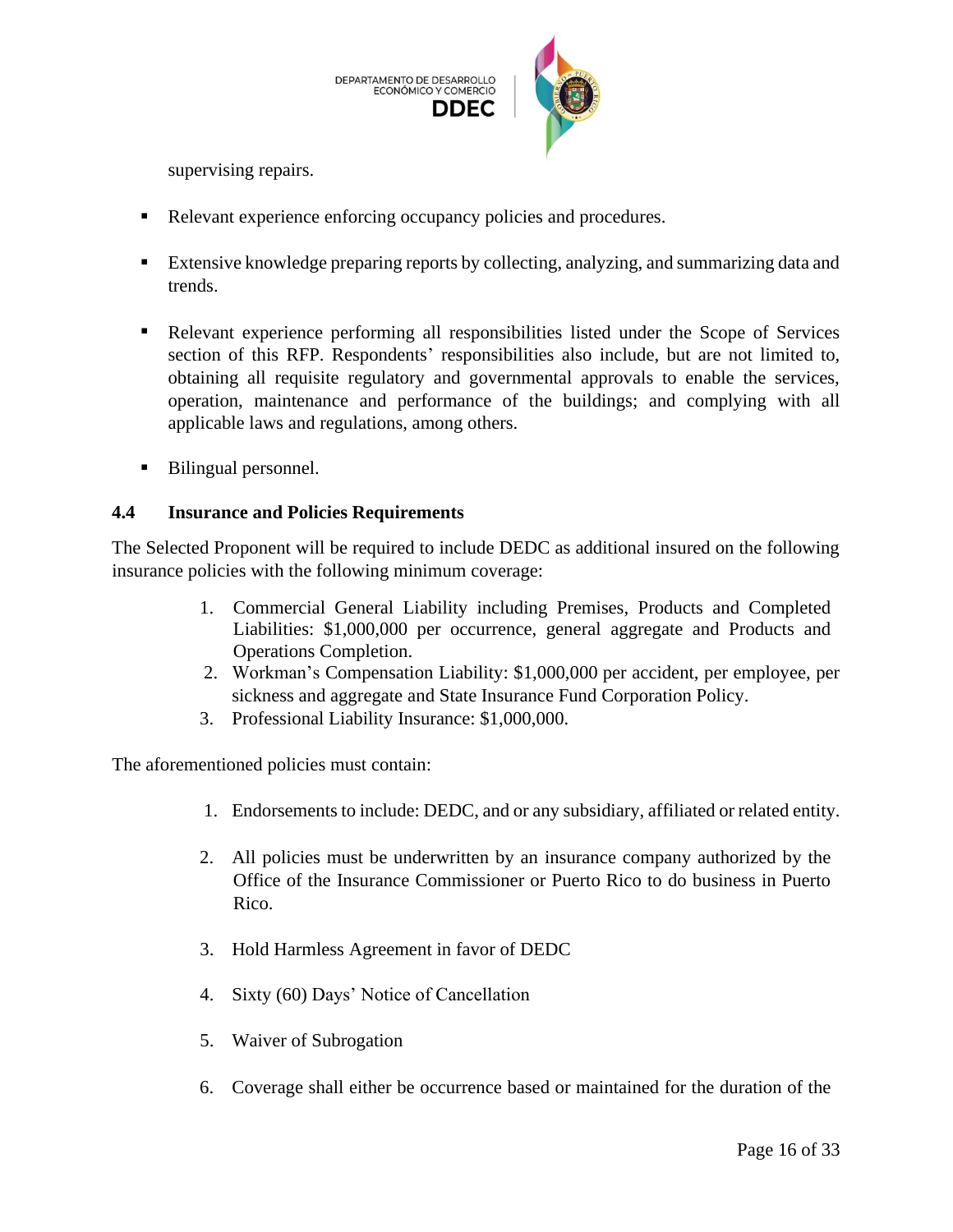

resulting contractual agreement and for two (2) years following completion of services provided.

#### <span id="page-16-0"></span>**4.5 Proposal Format**

The Respondent's Proposal shall be formatted as follows:

#### <span id="page-16-1"></span>**4.5.1 Cover Letter and Table of Contents**

Provide a cover letter describing the Company's interest and commitment to developing a full proposal for the site, and which includes a certification that the information submitted, and the Proposal is true and accurate, and that the person signing the cover letter is authorized to submit the Proposal on behalf of the Respondent and Team Member(s). Clearly identify the designated contact person for the engagement.

Provide a table of contents that clearly identifies the location of all material within the Proposal by section and page number.

#### <span id="page-16-2"></span>**4.5.2 Experience and Capacity**

Proponents must provide a summary of the types of services the Respondent offers that relate to this RFP. As such, a list of similar asset management services that have been rendered by Proponent during the last five (5) years, and/or detail at least one to three (1-3) similar engagements or experience with private and public-sector clients that would demonstrate that the Respondent can provide the requested services must be provided. Each example should include:

- a) Name of client organization.
- b) Description of engagement or experience and objectives of the services required.
- c) Examples of recommendations offered to the DEDC and the results of the implementation of those recommendations.
- d) Information regarding the services that would demonstrate successfully experiences by the client, as a result of the recommendations. This may include performance metrics and improvements.

If the example involves a private sector client, describe how the experience could be applied to the public sector.

At least three (3) references are required for the Respondent. Each reference should include the name, title, company, address, phone number and email address of the reference. Inability to contact a reference will not be considered favorably. Any and all information or reference provided by a Respondent may be used by DEDC to conduct credit and background checks.

A summary of the Respondent's expertise that describes the Respondent's unique capabilities shall also be provided. This narrative should highlight the Respondent's ability to provide the services requested in this RFP. As such, a listing of the names, resumes and relevant project experience of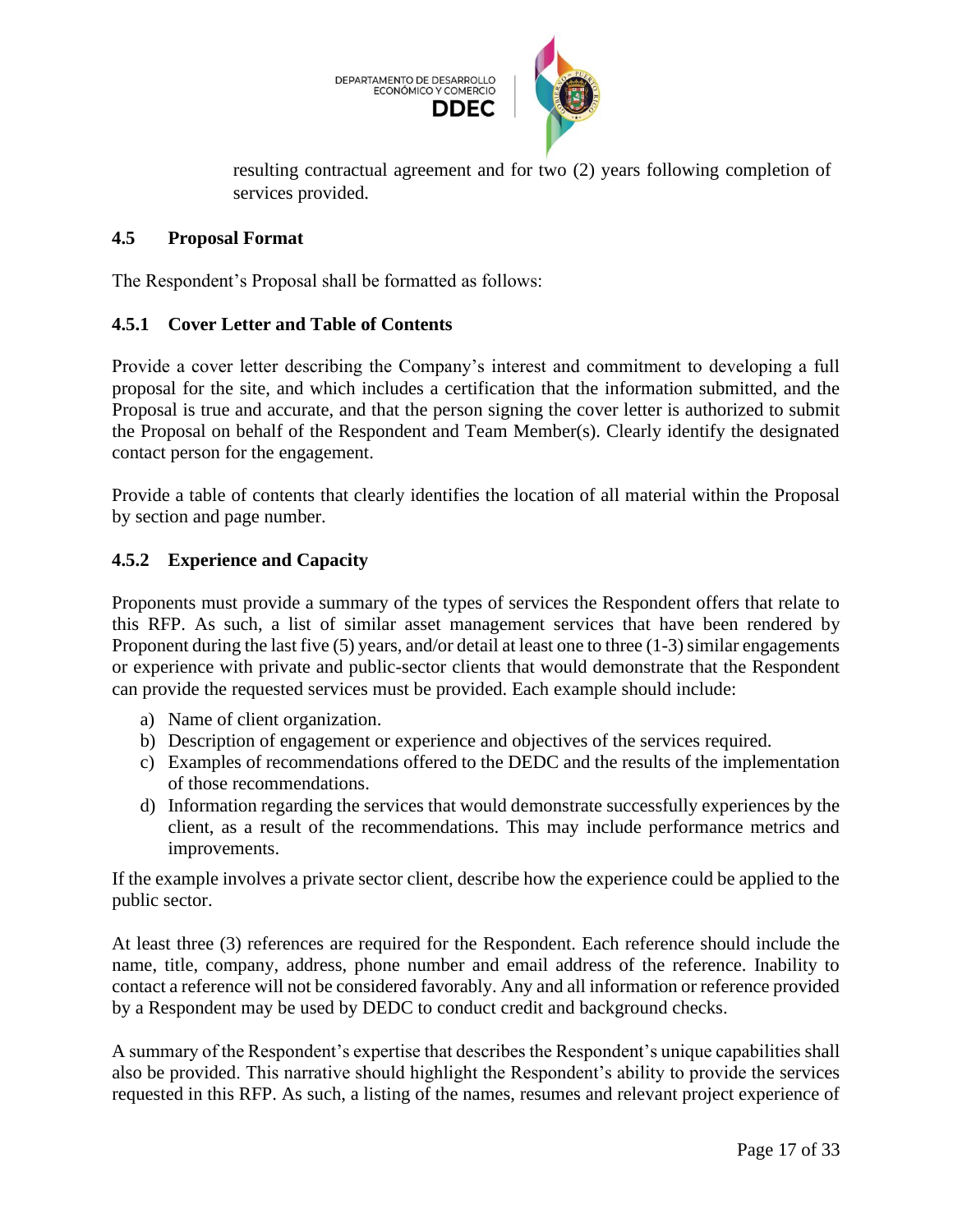

the Key Individuals and their proposed roles must be included. Resumes can be attached as an appendix and shall include Team Members' qualifications, identification of which Team Member will be DEDC's direct contact for the project (name, title, location, telephone number, and e-mail address).

In addition, the Proposal shall identify any sub-consultants and/or Local Parties incorporated into the team and clearly explain their expertise, expected role and value to the engagement.

# <span id="page-17-0"></span>**4.5.3 Approach and Methodology (Property Management Plan)**

Respondents must indicate their understanding of the scope of services required in this RFP plus any refinements it feels are warranted. Highlight any innovative ideas Respondent may have to reduce costs or produce a better solution.

Selected Proponent will be responsible for operating, maintaining, and providing the services described in its Proposal.

Explain how the Respondent will achieve the goals, objectives, tasks, and/or deliverables outlined in this RFP. The Respondent is required to submit in its Property Management Plan how it proposes to effectively perform for DEDC all tasks included in the Scope of Services and how the Respondent intends to provide all services in a cohesive and organized manner.

Proposals shall include information of Respondent's service in case of an emergency, time to respond, and availability of resources.

Proposals should provide examples of how the proposed approach has achieved success in similar services provided to public or private sector organizations similar in size and complexity.

This section shall include an acknowledgement that, if selected, the Respondent has the ability to undertake the tasks associated with this RFP with sufficient key and line staff, and the proposed Key Individuals and Management Team.

# <span id="page-17-1"></span>**4.5.4 Cost/Price Proposal**

Respondents must submit their price proposal based on a fixed price economic model of compensation, whereby, DEDC will pay the Selected Respondent a fixed monthly sum for the professional services here requested, as agreed to. Selected Respondent will also maintain a separate and independent operating account, in trust for DEDC, for the operations of the Property, where DEDC will deposit a fixed yearly amount, to be used directly and exclusively in connection with the operations of the Property. Furthermore, the Selected Respondent will also maintain a separate account, in trust for DEDC, to be used for Capital Expenditure projects related to the Property, as agreed to with DEDC.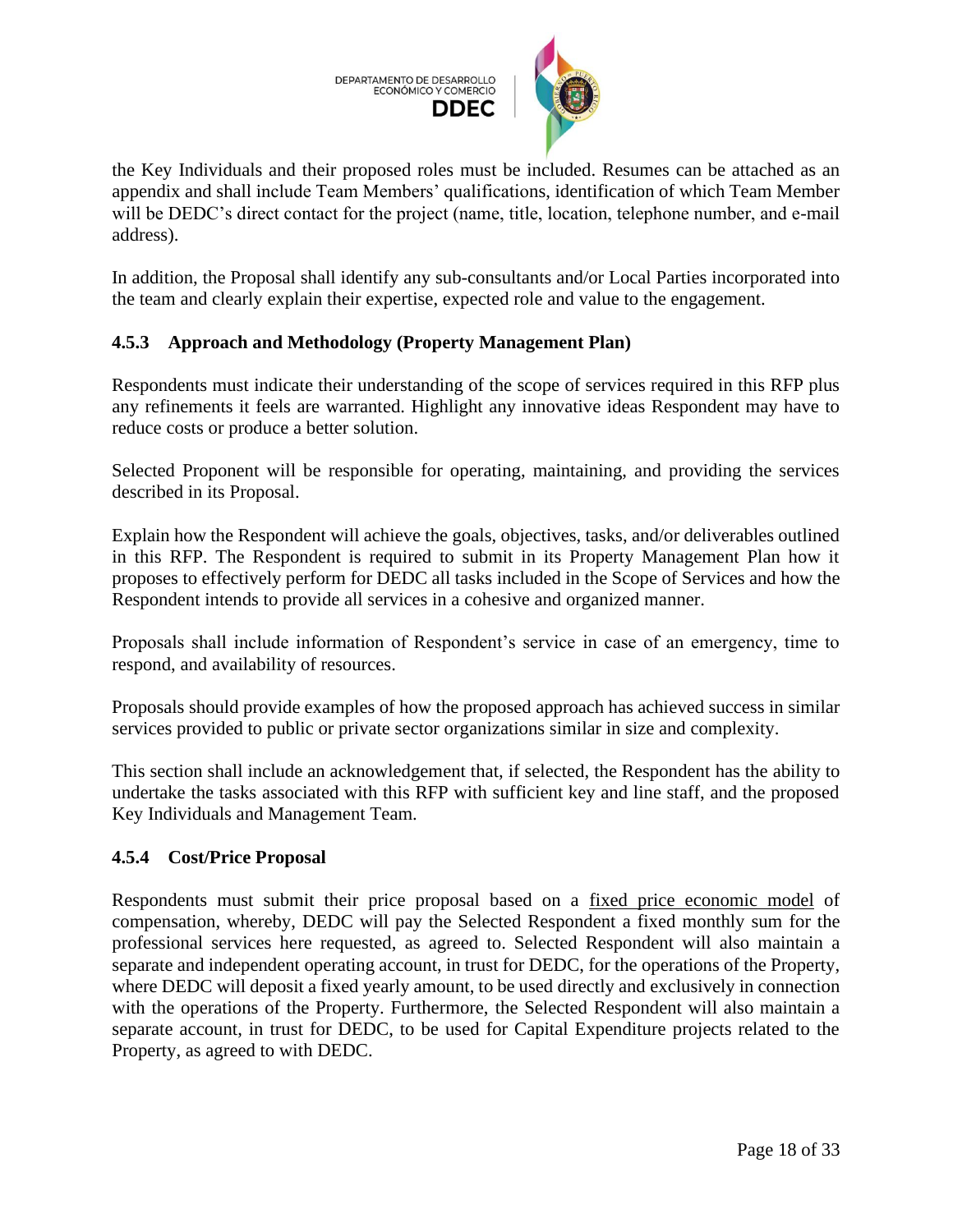

Respondents must submit their price proposal based on the components set forth in the Scope of Services considering DEDC's main purpose of maximizing savings in the management and maintenance of the Property.

The following hourly cost format per staff, although not required to be used, serves as a guideline to establish the price proposal to be included. Respondents are free to select a different cost/price format.

| <b>Staff or</b><br><b>Contractor</b> | <b>Position</b> | <b>Rate Per Hour</b> | <b>Total Hours Per Month</b> | <b>Position Duties</b> |
|--------------------------------------|-----------------|----------------------|------------------------------|------------------------|
|                                      |                 |                      |                              |                        |
|                                      |                 |                      |                              |                        |
|                                      |                 |                      |                              |                        |

For a detailed description of the Scope of Service, please refer to Section 2.0.

Respondents may also use the following table to submit their economic proposals, related to the general economic model regarding the overall budget for the administration and management of the Property.

| <b>Type of Compensation</b>  | <b>Total Amount Required</b> | <b>Period (Monthly/Yearly)</b> |
|------------------------------|------------------------------|--------------------------------|
| <b>Professional Services</b> | кD                           |                                |
| Capital Expenditures         |                              |                                |
| <b>Operational Expenses</b>  |                              |                                |

# <span id="page-18-0"></span>**4.5.5 Commitment to Comply with all Applicable Laws and Regulations**

Respondents shall explain their adherence to complying with all applicable laws, regulations and policies. Respondents shall also indicate what characteristics of the team set them apart in terms of commitment to comply and what specific trainings and expertise the team has that reinforces the commitment to compliance.

Respondent acknowledges that this RFP may be withdrawn or amended in response to changes in applicable laws, regulations, policies or otherwise.

# <span id="page-18-1"></span>**4.6 Required Certifications from the Selected Respondent**

Without excluding other certifications pertinent to this specific RFP, and except as specified below, the Selected Proponent shall immediately submit to DEDC upon receipt of a Notice of Award the following: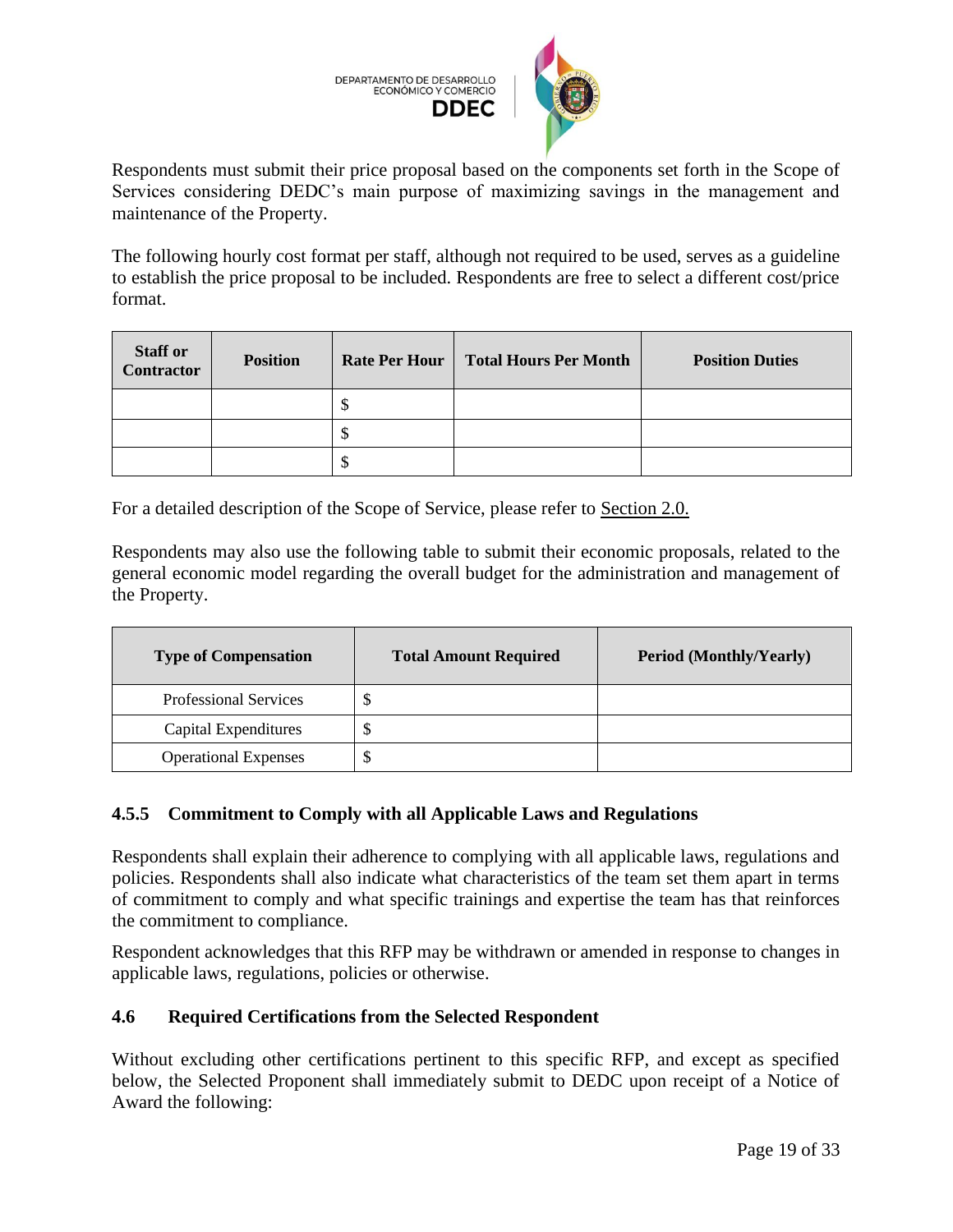

- 1. A certification of filing of income tax return for the past five (5) years (Model SC 6088), issued by the Internal Revenue Area of the Puerto Rico Department of Treasury (henceforth, the "Department").
- 2. A no taxes debt due certificate, or payment plan and compliance therewith, issued by the Department (Model SC 6096). If a foreign corporation with no previous business operations in Puerto Rico, a no taxes debt due certification affidavit.
- 3. A certificate of no debt, or payment plan and compliance therewith, with respect to property real and mobile property taxes issued by the Municipal Revenue Collection Center ("CRIM", by its Spanish acronym).
- 4. A certificate of no debt, or payment plan and compliance therewith, for unemployment insurance, temporary disability (workers compensation) and chauffeur's social security, as applicable, issued by the Puerto Rico Department of Labor and Human Resources.
- 5. A certificate of no debt, or payment plan and compliance therewith, for municipal license taxes in the jurisdiction where the Proponent has its central operations.
- 6. Worker's Compensation Insurance policy issued by the State Insurance Fund.
- 7. Certificate of no debt, or payment plan and compliance therewith, issued by the State Insurance Fund.
- 8. If a corporation organized under the laws of Puerto Rico, a certificate of compliance with Puerto Rico's General Law of Corporations from the Puerto Rico State Department ("Good Standing"). If a foreign corporation, a Corporate Good Standing Certificate from the Puerto Rico State Department. At the request of DEDC, the Proponent may have to provide copies of its latest articles of incorporation, by-laws and resolutions, or partnership or joint venture agreement, as applicable.
- 9. If available or applicable, certificate of tax withholding waiver issued by the Internal Revenue Area of the Department.
- 10. A certificate of compliance with the Puerto Rico Child Support Administration's ("ASUME", by its Spanish acronym) orders to retain alimentary pension allowances from its employees' salaries.
- 11. A resolution from the Proponent's board of directors or a certification from the partnership authorizing the Proponent's representative to execute the Contract.
- 12. The Proponent shall expressly state its compliance with Act. 2 of January 4, 2018, as amended, known as "Anti-Corruption Code for the New Puerto Rico", warrant in the Proposal that no official or employee of DEDC, or relatives thereof, would have a direct or indirect economic interest in the Proponent's rights and provide the affidavit required by the statute. In addition to the foregoing warranties and representations, the Proponent should be committed to comply with Act No. 1 of January 3, 2012, as amended, known as the "Act of Governmental Ethics of Puerto Rico".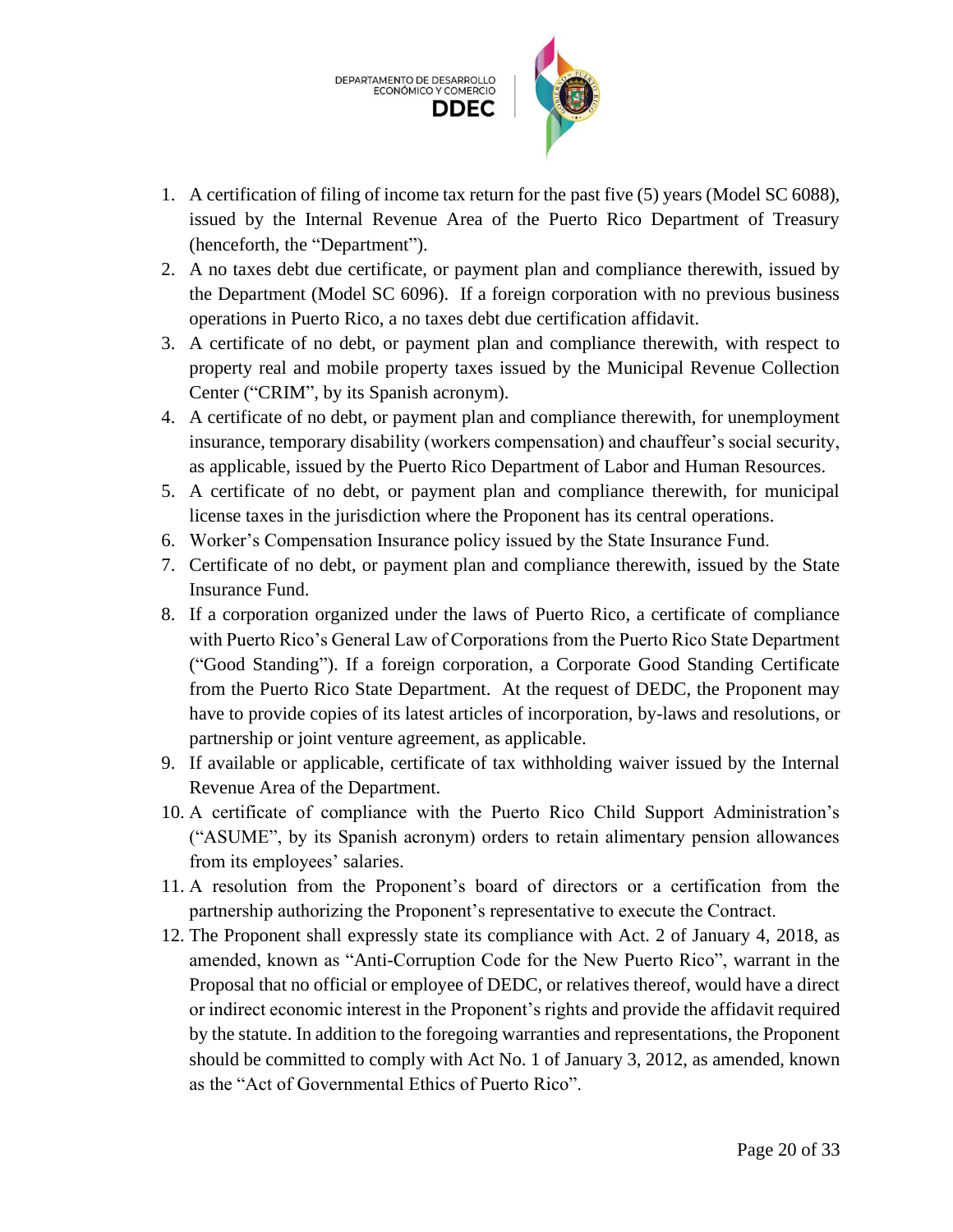

13. The Proponent must include with the Proposal, a valid and effective certification evidencing its registration in the Single Registry of Professional Service Providers (RUP, by its Spanish acronym) of the Puerto Rico General Services Administration ("ASG" by its Spanish acronym) and its eligibility to contract with the Government.

The Proponent shall expressly acknowledge in the Proposal that the above certifications constitute an essential condition for entering into a contractual relation with DEDC and if found to be intentionally misleading or the related certifications altered or forged, the contract shall be nullified or made void.

#### <span id="page-20-0"></span>**4.7 Most Favorable Terms**

All Proposals shall be initially submitted including the most favorable terms that Proponents can present since DEDC may not provide further opportunities to Proponents to refine the Proposals. DEDC does reserve the right to contact a Proponent for clarification of its Proposal and/or to request a better definitive offer.

The terms of the selected Proposal may ultimately be incorporated, in whole or in part, into Definitive Agreements. The Proposal will become a part of DEDC official procurement file on this matter.

# <span id="page-20-1"></span>**5.0 Confidentiality of Responses & Proprietary Information**

Upon completion of the RFP process, DEDC will make public its report regarding the procurement and selection process, which shall contain certain information related to this RFP process, except trade secrets, pricing and proprietary or privileged information of the Respondents. Information considered trade secrets or non-published financial data may be classified as proprietary by the Respondents.

All Respondents are required to submit a redacted copy of their Proposal. DEDC reserves the right to make public the redacted copies of the Proposals at the conclusion of the RFP process. If a redacted copy is not submitted by a Respondent, DEDC will assume that the original copy of the Proposal can be made public. Proposals containing substantial contents marked as confidential or proprietary may be rejected by DEDC. Provision of any information marked as confidential or proprietary shall not prevent DEDC from disclosing such information if required by law. The ultimately awarded contract(s) and all prices set forth therein shall not be considered confidential or proprietary and such information may be made publicly available.

#### <span id="page-20-2"></span>**6.0 Conflicts of Interest**

Respondents shall be responsible for reviewing any applicable DEDC ethic guidelines, as well as other applicable ethic laws and regulations, including Law No. 2 of January 4, 2018, known as the "Anticorruption Code for a New Puerto Rico."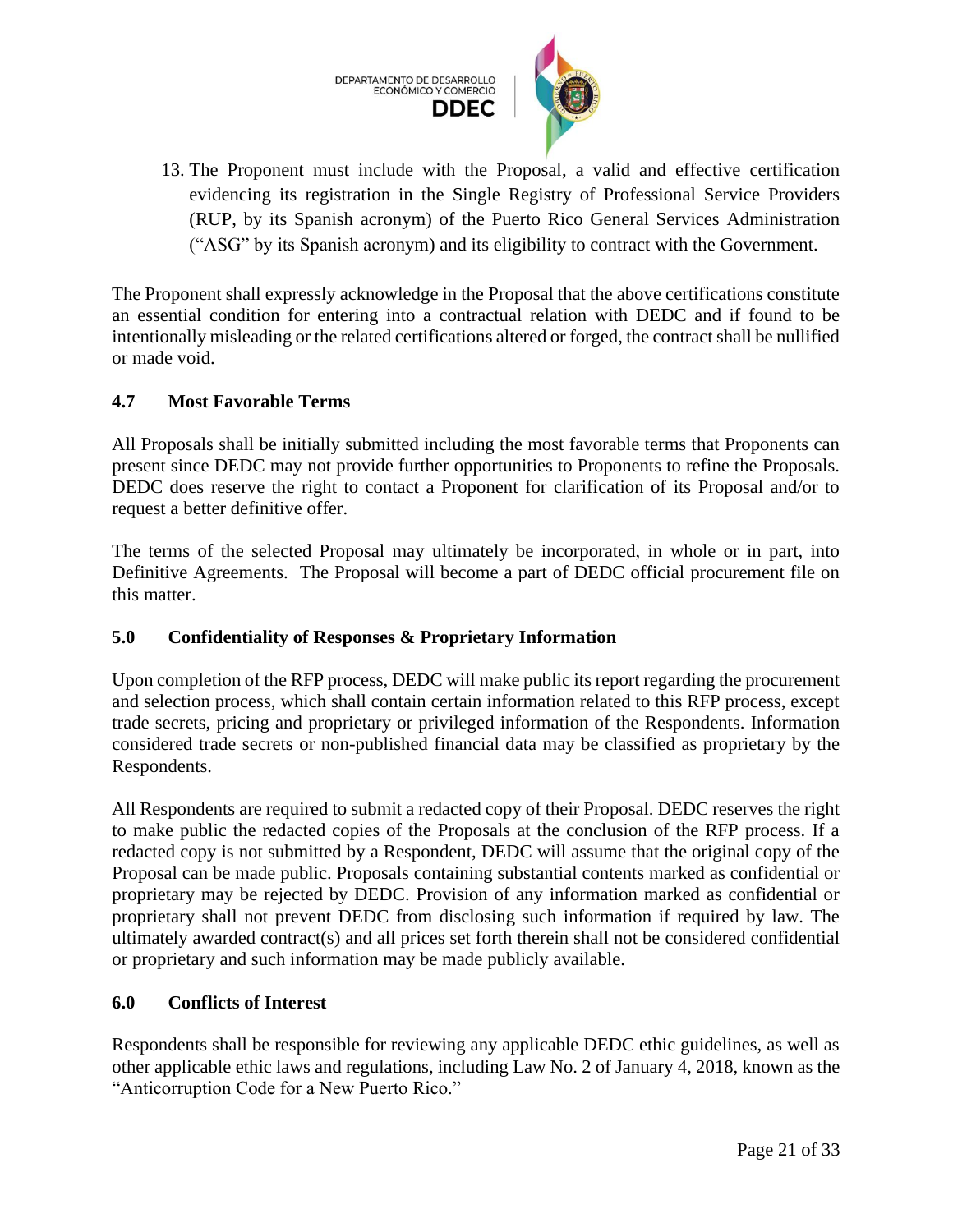



Respondents are required to provide a list of any other current or former contracts the firm has/had with any Government Entity in Puerto Rico, or which bear any direct or indirect relation to the activities of the Government of Puerto Rico. Further, please provide a description of any recent historical or ongoing legal proceedings, interviews or investigations being conducted by any U.S. law enforcement agencies involving your firm or team that are related to work executed in or on behalf of the Government and/or its instrumentalities. In addition, please provide a brief description of any work you have performed for any creditors or guarantors of the Government or any public corporation debt about their positions in Puerto Rico debt obligations. Indicate whether this activity is ongoing, and if not, when the prior assignment concluded.

DEDC may request information on any perceived conflict of interests. Also, DEDC may in the future request a list of direct or indirect relationships the Respondent or its professionals have to officials at DEDC or other government entities.

**In the event of real or apparent conflicts of interest, DEDC reserves the right, in the Government's best interest and at its sole discretion, to reject a Proposal(s) outright or to impose additional conditions upon Respondents.** DEDC reserves the right to cancel any contract awarded pursuant to this RFP with 30 days' notice in the event that an actual conflict of interest, or the appearance of such conflict, is not cured to DEDC's satisfaction.

To the extent that any Proponent has formed or proposes to form a consortium, joint venture, or partnership to participate in the RFP, such Proponent shall include in this RFP the identity, role and capabilities of each member. The submittal requirements will need to be satisfied for each member (i.e., financial capacity information and organization information).

Except as specifically provided to the contrary in this RFP, no member may join or participate, directly or indirectly, as a member in more than one Respondent for this RFP. Each person or legal entity who participates as a member is responsible for ensuring that no other person or legal entity which is related to it joins or participates, directly or indirectly, as a member of any other Respondent.

# <span id="page-21-0"></span>**7.0 Proposal Additional Information**

# <span id="page-21-1"></span>**7.1 Rejection of Proposals; Cancellation of RFP; and Waiver Informalities**

DEDC reserves the right to accept or reject, in whole or part, any or all Proposals submitted and/or cancel this solicitation and reissue this RFP or another version of it, if it deems that doing so is in the best interest of DEDC or the Government.

This RFP may be cancelled by DEDC for convenience, including for lack of funds or, if in the DEDC's sole discretion, none of the Proposals meet its requirements or fulfills its needs of asset management.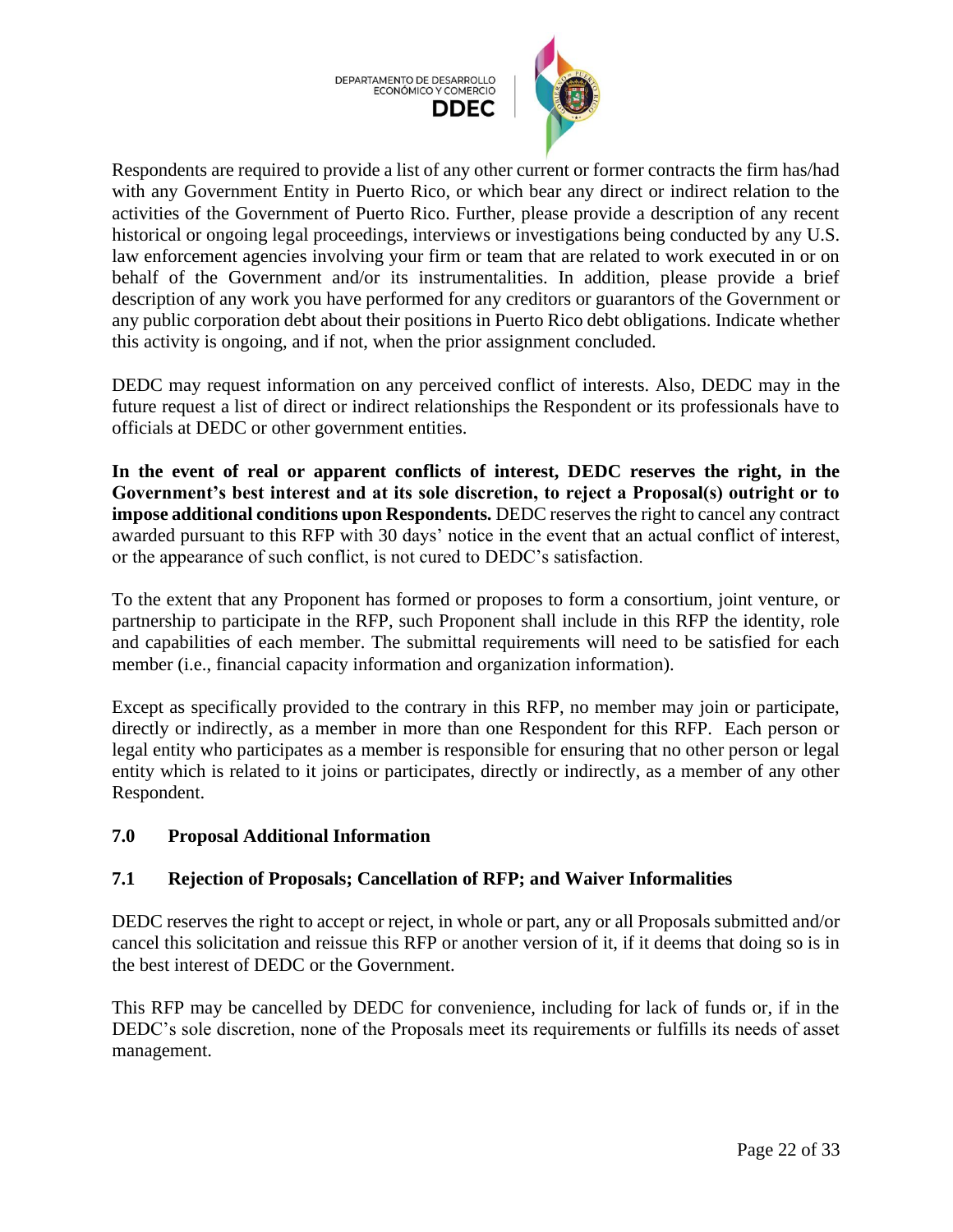

DEDC, at its sole discretion, may reject any Proposal that does not meet the requirements of this RFP or that is not in compliance with any applicable local, State or Federal laws, rules or regulations. DEDC reserves the right to waive any informalities and/or irregularities in a Proposal if it deems that doing so is in the best interest of DEDC or the Government.

# <span id="page-22-0"></span>**7.2 Ownership of Proposal**

All materials submitted in response to this RFP shall become the property of DEDC. Selection or rejection of a Proposal does not affect this provision.

# <span id="page-22-1"></span>**7.3 Cost of Preparing Proposals**

All costs associated with the response to this Proposal are the sole responsibility of the Respondent. Neither DEDC nor the Government will be responsible for any expenses in the preparation or presentation of the Proposals, oral interviews or for the disclosure of any information or material received about this RFP.

# <span id="page-22-2"></span>**7.4 Errors and Omissions in Proposal**

DEDC reserves the right to reject a Proposal that contain an error or omission. DEDC also reserves the right to request the correction of any errors or omissions and/or to request any clarification or additional information from any Respondent, without requesting clarifications to all Respondents. Respondents will be provided a reasonable period in which to submit written responses to DEDC's requests for clarification or additional information. Respondents shall respond by the deadline stated in the correspondence.

# <span id="page-22-3"></span>**8.0 Payment Terms & Method of Payments**

The Selected Proponent will be paid by services provided previously approved by DEDC. It is the Selected Proponent's responsibility to include all services required to meet the engagement's objective as established in this RFP.

# <span id="page-22-4"></span>**8.1 Payment Terms**

Payment will be made upon presentation of invoice evidenced by the services provided and duly authorized by DEDC. If DEDC finds the submitted invoice as acceptable, then the invoice will be approved and processed for payment promptly after submission of the invoice. DEDC reserves the right to review the correctness of invoices and perform the audits as it deems fit.

# <span id="page-22-5"></span>**8.2 Method of Payment**

The Selected Proponent shall submit monthly invoices for the agreed fees. Invoices must be detailed, specific and itemized accompanied by a description of the services provided as previously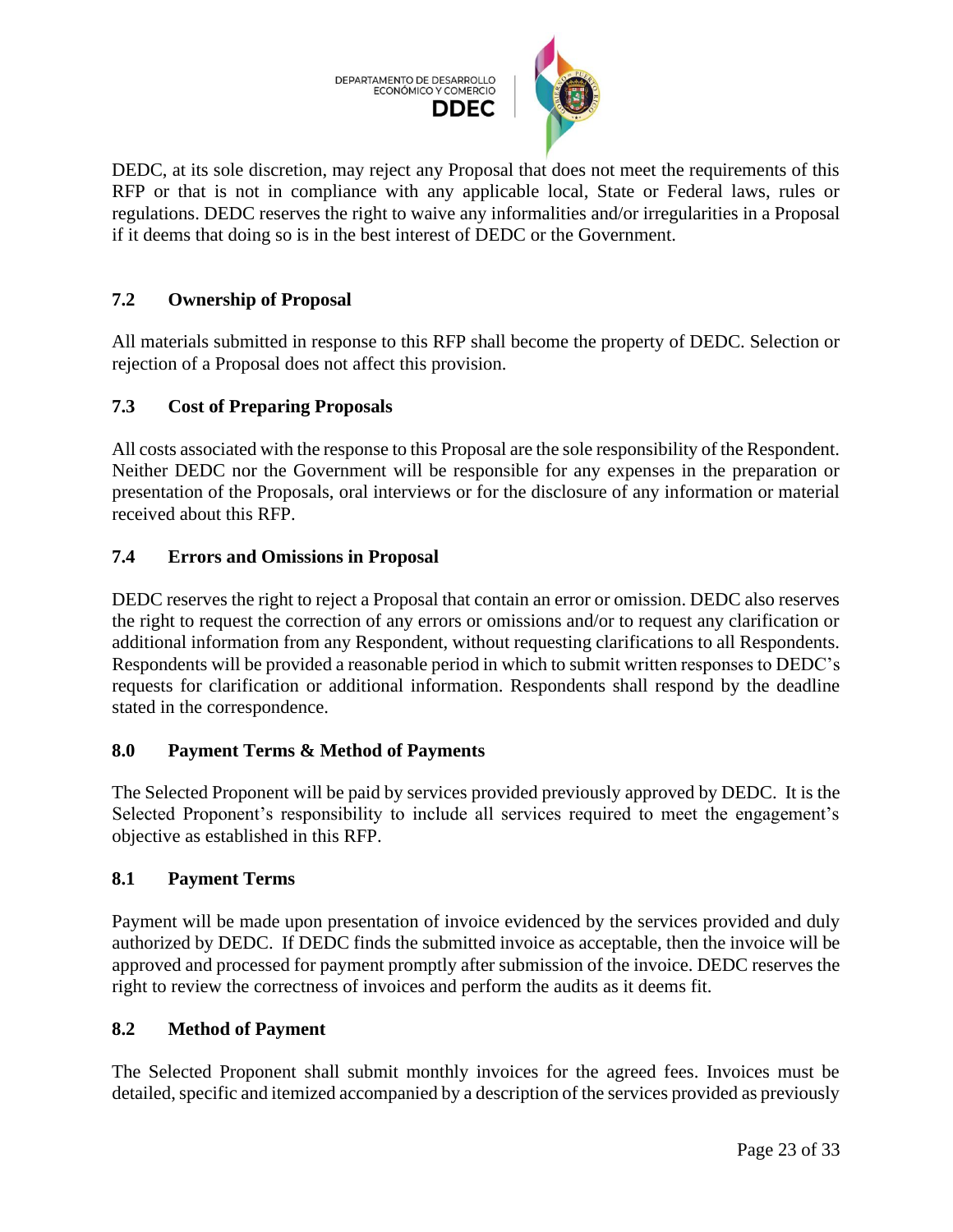

approved by DEDC. In addition, it shall be noted that no public servant of the contracting entity is a party or has interest on the profits or benefits product from the contract, regarding the invoice and if it does have interest in some part on the profits or benefits of the contract it must specify that a waiver has been mediated. DEDC shall request the Selected Proponent all the necessary information, related to the invoiced expenses, in order to verify them, previous to order the release of payment.

DEDC reserves the right to perform audits it deems appropriate. In the case of finding unpaid invoices, they shall approve and process its payments.

# <span id="page-23-0"></span>**9.0 Right to Request Review and Reconsideration**

Any Proponent adversely affected by a decision made by DEDC in connection with the selection and award procedures provided in this RFP may, within twenty (20) days of the deposit in the federal mail or e-mail notifying the adjudication of the auction, submit a request for reconsideration to the Secretary of DEDC in accordance with the *Uniform Administrative Procedure Act*, Law No. 38 of June 30, 2017, as amended, and DEDC's regulations, as applicable. A request for reconsideration or other petition for review that fails to comply with Applicable Laws may be dismissed or denied without further consideration.

Judicial review of the determinations made by DEDC as to a request for reconsideration will be governed by the *Uniform Administrative Procedure Act*.

#### <span id="page-23-1"></span>**10.0 Attachments**

- 1. Attachment A Registration Form
- 2. Attachment B Description of Site
- 3. Attachment C Non-Disclosure Agreement
- 4. Attachment D Non-Collusion Affidavit
- 5. Attachment E Non-Conflict of Interest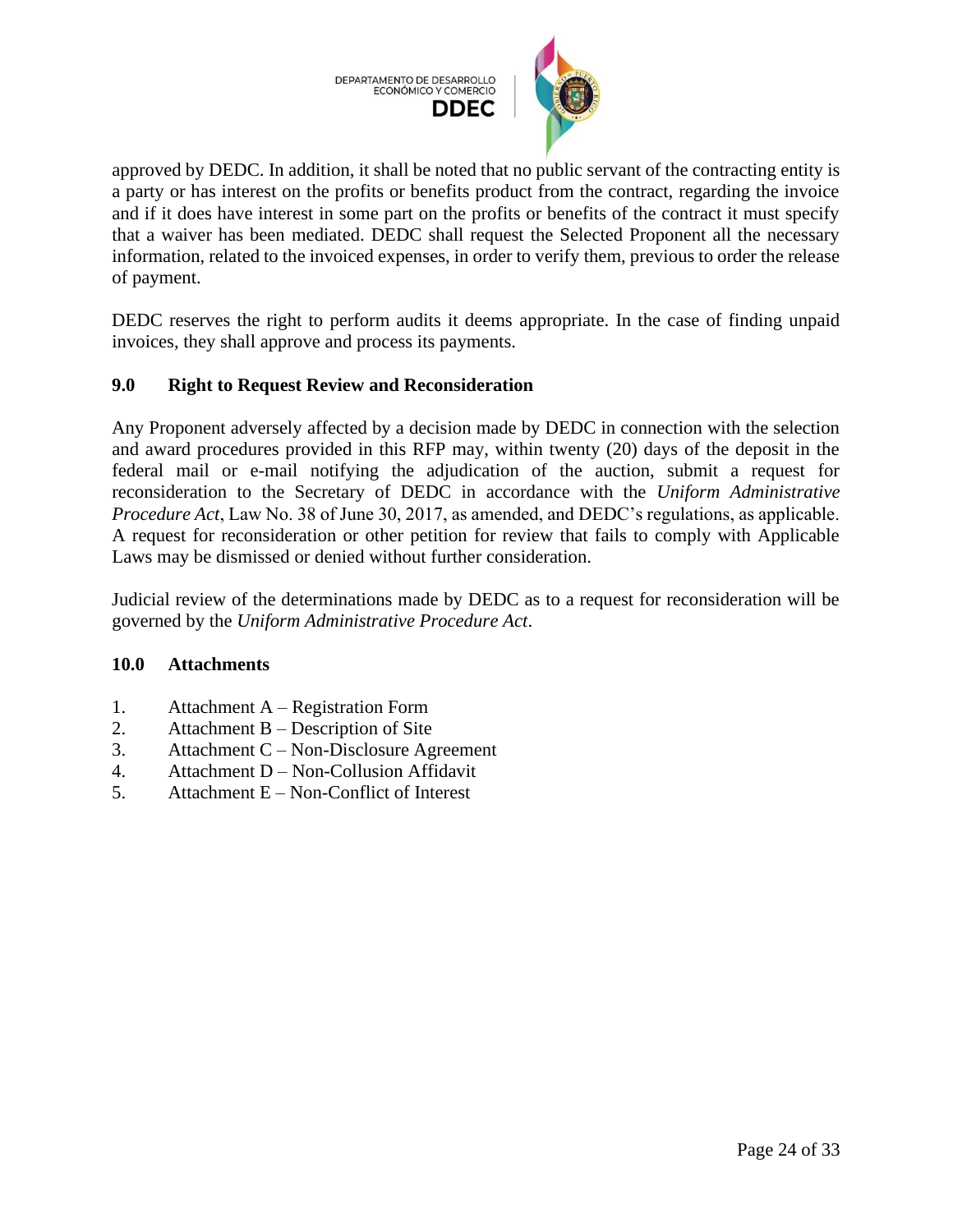

#### **Attachment A**

# **REGISTRATION FORM**

#### <span id="page-24-0"></span>**REQUEST FOR PROPOSALS FOR ASSET MANAGEMENT SERVICES INDUSTRIAL PARK DDEC-RFP-2022-\_\_\_\_**

| Respondents participating in the above referenced RFP must complete the following Respondent<br>Registration Form and send it by email to ___________________________by February ___, 2022 at 3:00<br>p.m. AST. |  |                                                               |
|-----------------------------------------------------------------------------------------------------------------------------------------------------------------------------------------------------------------|--|---------------------------------------------------------------|
| FIRST NAME______________________________LAST NAME: _____________________________                                                                                                                                |  |                                                               |
|                                                                                                                                                                                                                 |  |                                                               |
|                                                                                                                                                                                                                 |  |                                                               |
|                                                                                                                                                                                                                 |  |                                                               |
|                                                                                                                                                                                                                 |  |                                                               |
|                                                                                                                                                                                                                 |  |                                                               |
|                                                                                                                                                                                                                 |  |                                                               |
|                                                                                                                                                                                                                 |  |                                                               |
|                                                                                                                                                                                                                 |  |                                                               |
|                                                                                                                                                                                                                 |  |                                                               |
|                                                                                                                                                                                                                 |  | DI DECISEDDILE WIE DECISEDED DESDALDIW CALDI PAILE WIE LODI ( |

**BY REGISTERING, THE REGISTERED RESPONDENT COMPLETING THIS FORM EXPRESSES ITS INTEREST IN SUBMITTING A RESPONSE TO THIS RFP, AND FURTHER CERTIFIES AND AGREES TO BE FULLY BOUND BY ALL THE TERMS AND CONDITIONS OF THIS RFP.**

**ANY CHANGE IN THE ABOVE INFORMATION MUST BE SENT TO DEDC TO**

**\_\_\_\_\_\_\_\_\_\_\_\_\_\_\_\_\_\_\_\_\_\_\_\_\_\_\_\_\_\_\_\_\_\_\_\_\_\_\_\_ SIGNATURE OF AUTHORIZED OFFICIAL**

**\_\_\_\_\_\_\_\_\_\_\_\_\_\_\_\_\_.**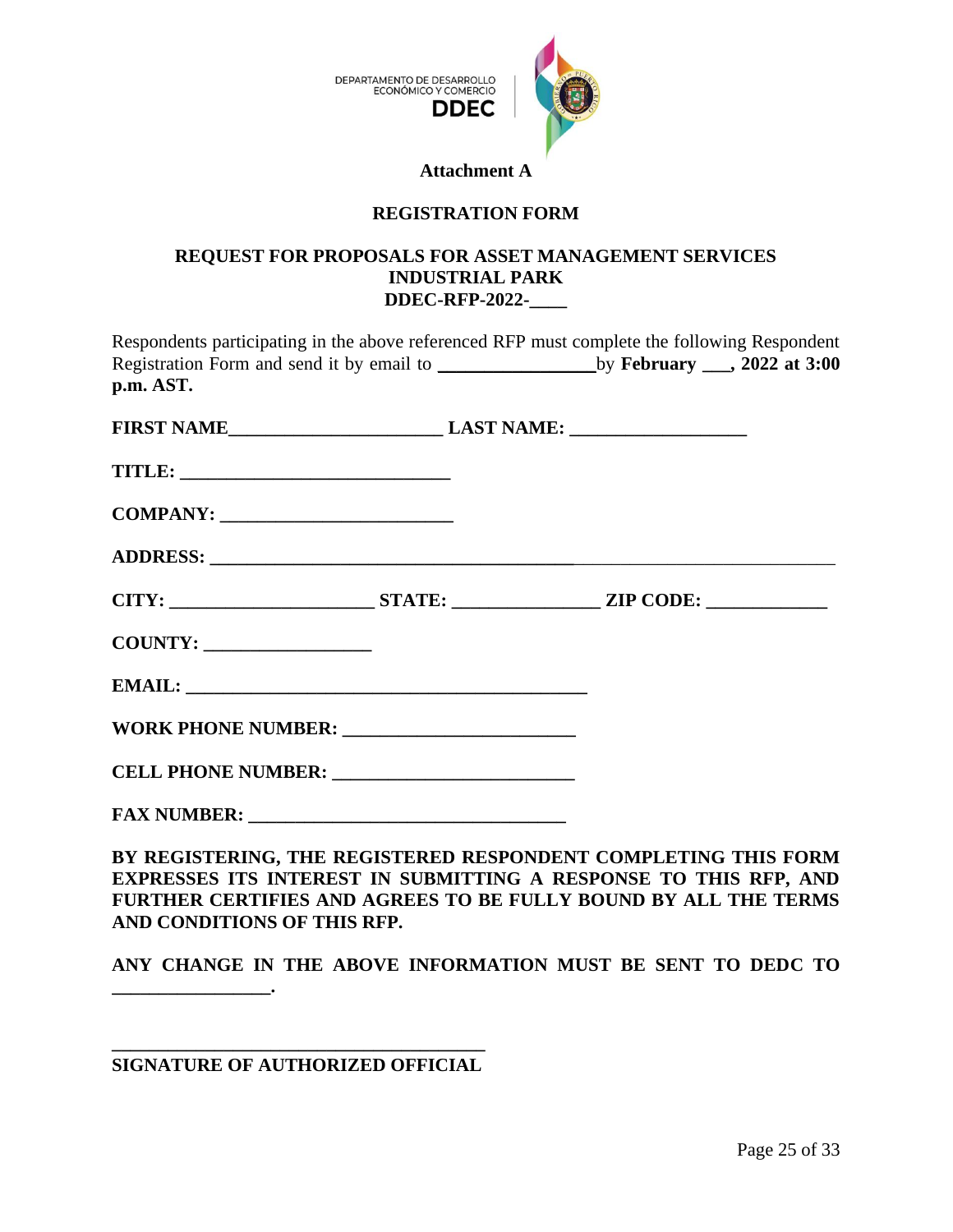

**Attachment B**

# **DESCRIPTION OF SITE**

<span id="page-25-0"></span>

\*Plus *Desarrollos Múltiples* - Carr. #24 Calle Diana, Lote 2 Amelia Industrial Park, Guaynabo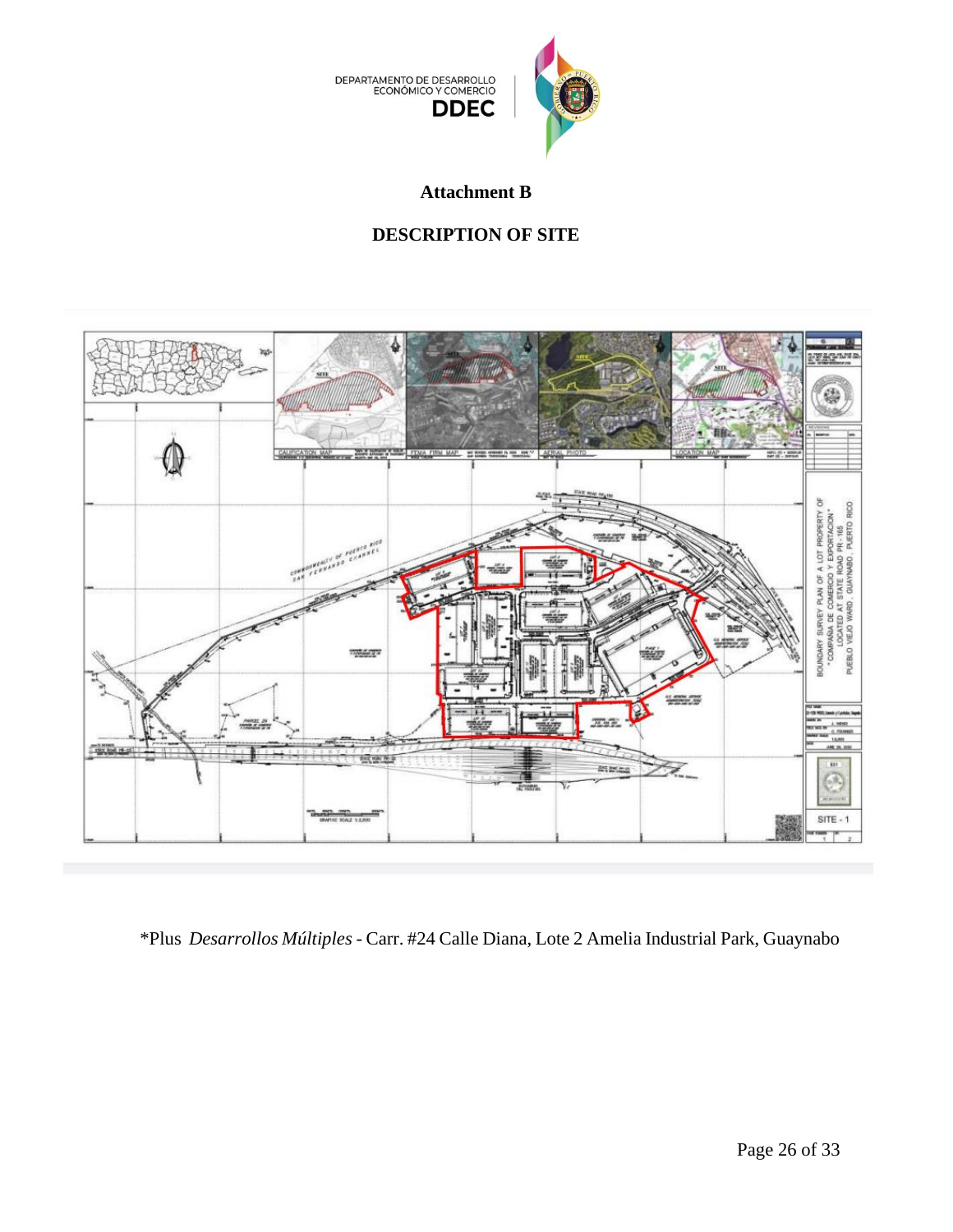

#### **Attachment C**

# **NON-DISCLOSURE AGREEMENT**

<span id="page-26-0"></span>This Non-Disclosure Agreement ("Agreement")is entered into and effective as of example 2022 ("Effective Date") by and between

(Company) and the Department of Economic Development and Commerce ("Department" or "DEDC").

\_\_\_\_\_\_\_\_\_\_\_\_\_\_\_\_\_\_\_\_\_\_\_\_\_\_

is a corporation created under the laws of\_\_\_\_\_\_\_\_\_\_\_\_\_\_\_\_\_\_\_\_\_\_\_\_\_\_\_\_\_\_\_\_\_, herein represented by \_\_\_\_\_\_\_\_\_\_\_\_\_\_\_\_\_\_\_\_\_\_\_ (hereinafter known as "the Recipient").

The Department is a government instrumentality created by the Department of Economic Development and Commerce Reorganization Plan of 1994, Plan No. 4 of June 22, 1994, as amended, and pursuant to the Department of Economic Development and Commerce Reorganization Plan Implementation Act of 2018, Act No. 141 of July 11, 2018, represented by its Secretary, Manuel Cidre Miranda (hereinafter known as "Discloser").

Discloser and Recipient are jointly referred to herein as the "Parties." "Party" means either Discloser or Recipient.

It is understood and agreed that the Discloser and the Recipient would like to exchange certain information that belongs to the Department that may be considered confidential. Such information is necessary for the Recipient to present its proposal related to a Request for Proposal ("RFP") for the Asset Management Services for Industrial Park in Guaynabo, P.R.

To ensure the protection of such information and in consideration of the agreement to exchange said information, the Parties agree as follows:

1. The confidential information to be disclosed by Discloser under this Agreement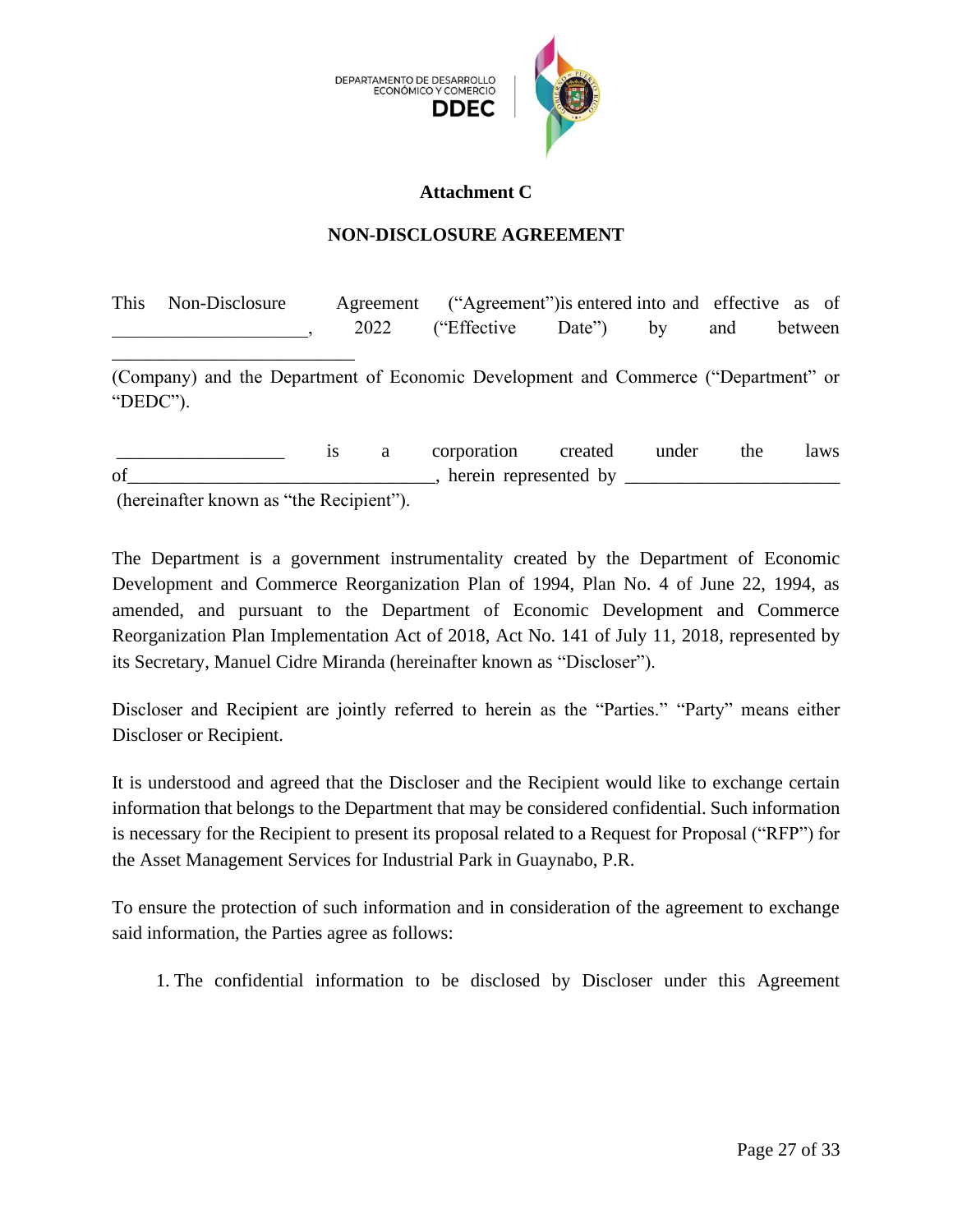

("Confidential Information") is described as, and includes:

Technical, privileged and business information related to Discloser's status and privileged information that belongs to the Government of Puerto Rico.

In addition to the above, Confidential Information shall also include, and the Recipient shall have a duty to protect, other confidential and/or sensitive information which is (a) disclosed by Discloser orally and in writing whether or not marked as confidential (or with other similar designation) at the time of disclosure; and/or (b) disclosed by Discloser in any other manner and identified as confidential at the time of disclosure and is also summarized and designated as confidential in a written memorandum.

2. Recipient shall use the Confidential Information only for the purpose of evaluating the contractual relation between the parties.

3. Recipient shall limit disclosure of Confidential Information, within its own organization, to its directors and/or officers having a need to know.

4. This Agreement imposes no obligation upon Recipient with respect to any Confidential Information (a) that was in Recipient's possession before receipt from the Discloser; (b)is or becomes a matter of public knowledge through no fault or omission attributable to Recipient; (c) is rightfully received by Recipient from a third party, including any government entity, not owing a duty of confidentiality to the Discloser; (d) is disclosed without a duty of confidentiality to a third party by, or with the authorization of the Discloser, or (e) is independently developed and/or obtained by Recipient through other means.

5. Recipient's obligation of non-disclosure contained herein shall not apply to the release of any Confidential Information that it may be required to produce as a result of a court order or legal process. However, prior to any such disclosure, Recipient shall promptly notify Discloser of any demand, subpoena, or other request to produce the Confidential Information, in order to allow Discloser an opportunity to appear and seek an appropriate protective order prior to any required disclosure. Recipient will also use reasonable efforts to support Discloser in seeking to obtain an appropriate protective order prior to any such disclosure. If Recipient is nonetheless required to disclose Confidential Information, in the absence of a protective order, it may do so provided it discloses only that portion required to be disclosed and no other. Such required disclosure will not release Recipient from its obligation to protect the Confidential Information from other disclosure.

6. The Discloser warrants that it has the right and authority to make the disclosures under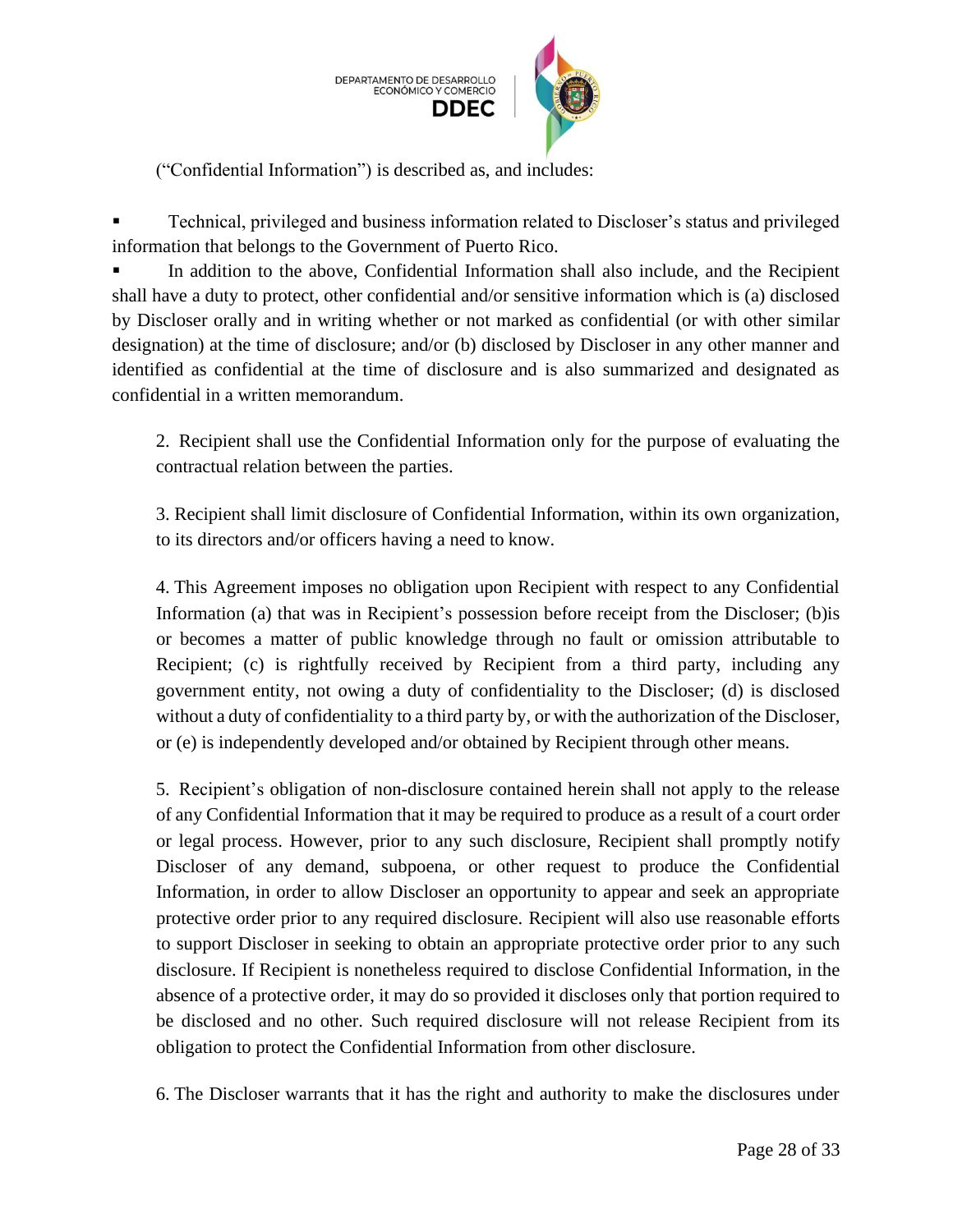

this Agreement and that to the best of its knowledge such information is accurate. Also, the Discloser agrees that the Recipient shall not be liable for the content of the information if it is not accurate, and if the Recipient endorses any business project related to the Confidential Information on the basis of information provided by Discloser that is not accurate, Recipient shall not be bound by such endorsement, and the same may be revoked.

7. This Agreement shall not be construed as creating, conveying, transferring, granting or conferring upon the Recipient any rights, license or authority in or to the information exchanged, except the limited right to use Confidential Information specified in paragraph 2. Furthermore, and specifically, no license or conveyance of any intellectual property rights is granted or implied by this Agreement.

8. All documents, reports, e-mails exchanges, memoranda and any other document prepared by Recipient, which reflect or reference any Confidential Information, shall be deemed Confidential also. During the term of this Agreement, Recipient may, at its option, either destroy or keep all disclosed or referenced Confidential Information relatedto the purpose herein specified. However, any Confidential Information retained by Recipient during the term of this Agreement shall remain subject to the obligations and restrictions set forth in this Agreement.

9. Both Parties acknowledge and agree that the exchange of information under this Agreement shall not commit or bind either Party to any present or future contractual relationship (except as specifically stated herein), nor shall the exchange of information be construed as an inducement to act or not to act in any given manner.

10. Neither Party shall be liable to the other in any manner whatsoever for any decisions, obligations, costs or expenses incurred, changes in business practices, plans, organization, products, services, or otherwise, based on either Party's decision to use orrely on any information exchanged under this Agreement.

11. This Agreement states the entire agreement between the Parties concerning the disclosure of Confidential Information for the purpose described in paragraph 2 above and supersedes any prior agreements, understandings, or representations (orally or verbally) with respect thereto between the Parties. Any addition or modification to this Agreement must be made in writing and signed by authorized representatives of both Parties. This Agreement is made under and shall be construed according to the laws of the Commonwealth of Puerto Rico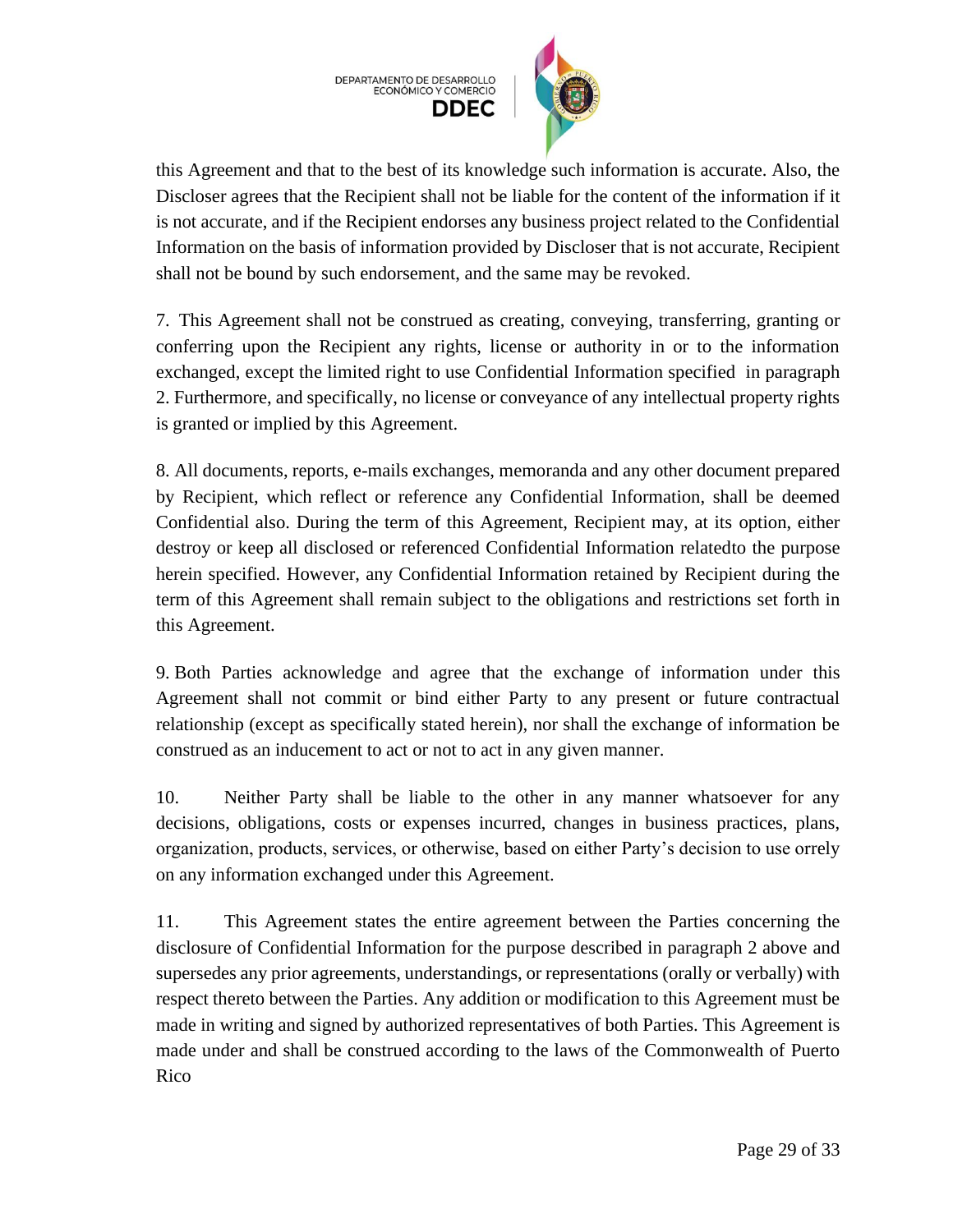

12. If any of the provisions of this Agreement are found to be unenforceable, the remainder shall be enforced as fully as possible, and the unenforceable provision(s) shall be deemed modified to the limited extent required to permit enforcement of the Agreement as a whole.

13. This Agreement will be effective for a term of one (1) year from the Effective Date but may be terminated by either party prior to that time with thirty (30) days written notice to the other party. Termination shall not, however, affect obligations set forth in this Agreement with respect to Confidential Information disclosed prior to termination.

14. Recipient's obligations with respect to Discloser's Confidential Information disclosed or received prior to termination or expiration will survive for three (3) additional years following the expiration or termination of this Agreement. This Agreement may be terminated immediately with written notice by either party upon any material breach by the other party of any term or condition of this Agreement. If the information to be disclosed is patent-protected, Recipient's obligations with respect to said confidential information will survive for the remainder of the term of such patent. After the expiration or termination of this Agreement, Recipient may, at Discloser's option, either destroy or return all disclosed or referenced Confidential Information related to the purpose herein specified. If Recipient destroys all Confidential Information, it must issue a letter certifying that all copies, documents, data, and/or electronic data received has been destroyed, deleted and/or disposed in any proper manner.

**WHEREFORE**, the Parties acknowledge that they have read and understand this Agreement and voluntarily accept the duties and obligations set forth herein.

# **Recipient of Confidential Information:**

|            | Company: |
|------------|----------|
| $\rm\,By:$ |          |
| Title:     |          |
| Address:   |          |

Signature: \_\_\_\_\_\_\_\_\_\_\_\_\_\_\_\_\_\_\_\_\_\_

Date: .2022

**Discloser of Confidential Information:**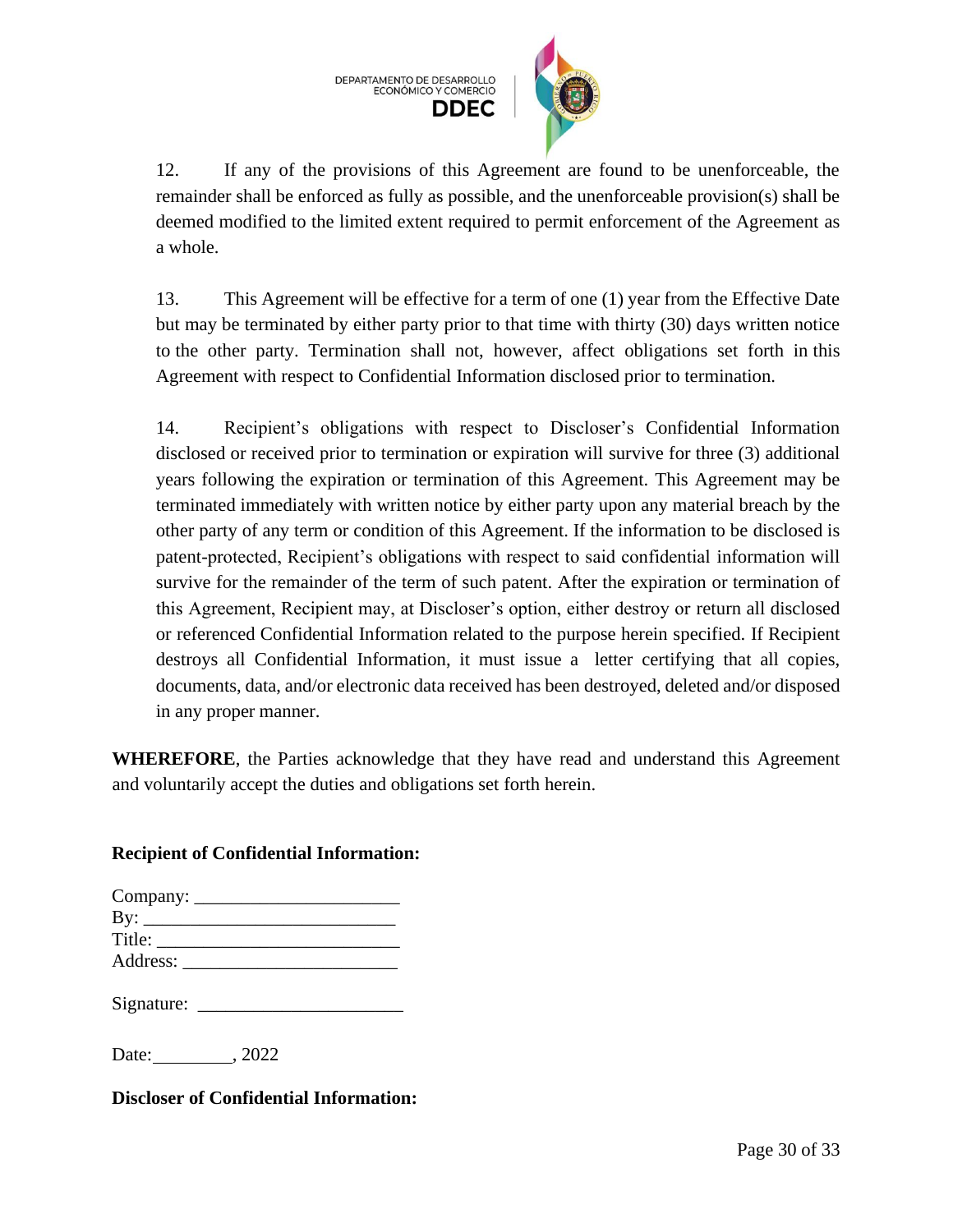

Department of Economic Development and Commerce By: Manuel Cidre Miranda Title: Secretary OF DEDC Address:P.O. Box 362 350, San Juan, P.R. 00936-2350

Signature:

Date: 0.2022.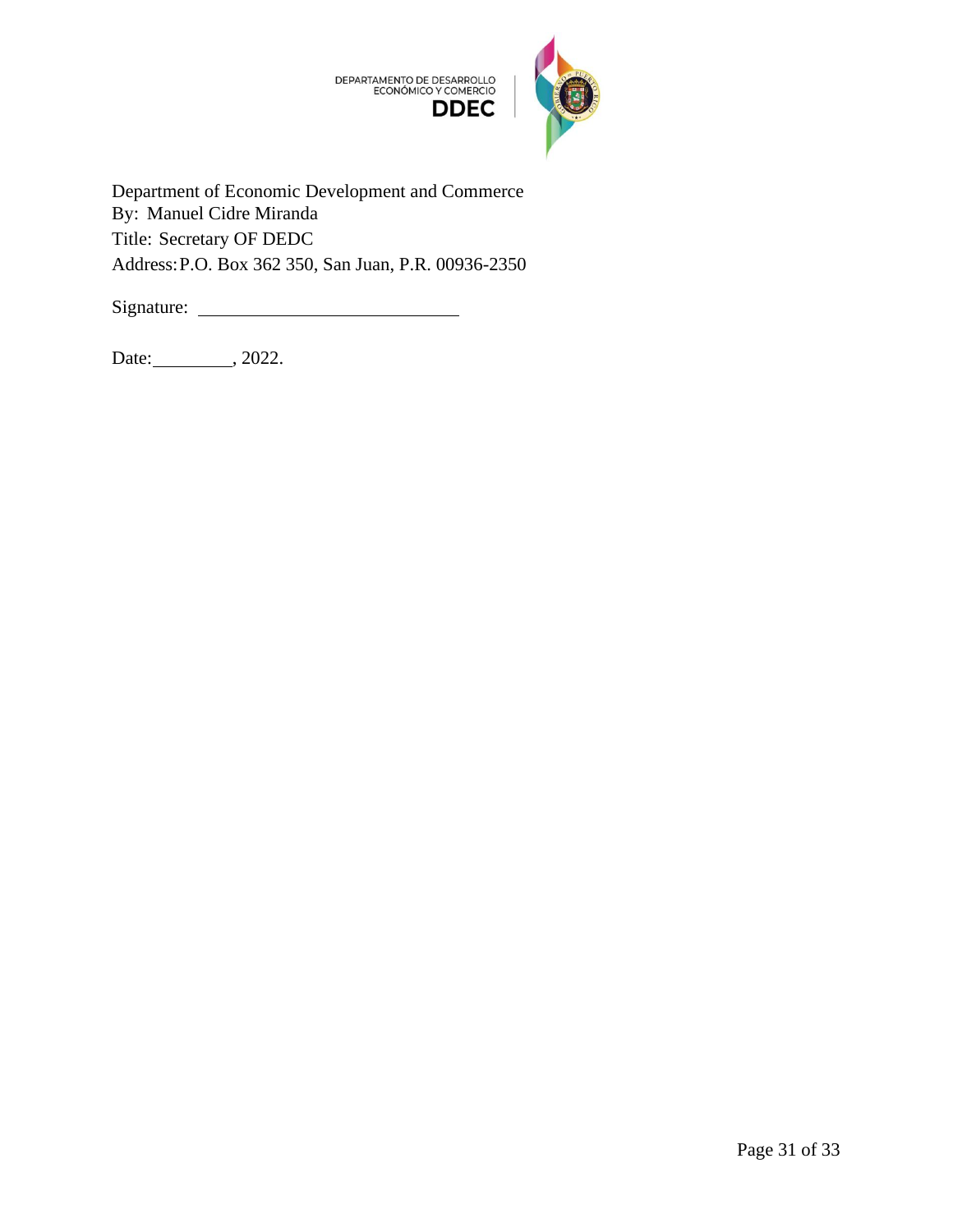

#### **Attachment D**

# **NON-COLLUSION AFFIDAVIT**

<span id="page-31-0"></span>The undersigned Proponent or agent, being duly sworn on oath, says that he/she has not, nor has any other member, representative, or agent of the firm, company, corporation or partnership represented by him, entered into any combination, collusion or agreement with any person relative to the price to be proposal by anyone at such letting nor to prevent any person from bidding nor to include anyone to refrain from bidding, and that this proposal is made without reference to any other proposal and without any agreement, understanding or combination with any other person in reference to such bidding.

He/She further says that no person or persons, firms, or corporation has, have or will receive directly or indirectly, any rebate, fee gift, commission or thing of value on account of the award resulting from this RFP.

#### **OATH AND AFFIRMATION**

# I AFFIRM, UNDER PENALTY OF PERJURY, THAT THE FACTS AND INFORMATION CONTAINED IN THE SUBMITTED PROPOSAL ARE TRUE AND CORRECT.

Dated this <u>quare day of  $\frac{1}{\sqrt{2}}$  and  $\frac{1}{\sqrt{2}}$  and  $\frac{1}{\sqrt{2}}$  and  $\frac{1}{\sqrt{2}}$  and  $\frac{1}{\sqrt{2}}$  and  $\frac{1}{\sqrt{2}}$  and  $\frac{1}{\sqrt{2}}$  and  $\frac{1}{\sqrt{2}}$  and  $\frac{1}{\sqrt{2}}$  and  $\frac{1}{\sqrt{2}}$  and  $\frac{1}{\sqrt{2}}$  and  $\frac{1}{\sqrt{2$ 

\_\_\_\_\_\_\_\_\_\_\_\_\_\_\_\_\_\_\_\_\_\_\_\_\_\_\_\_\_\_\_\_\_\_\_\_\_\_\_\_\_\_\_\_\_\_\_\_\_

\_\_\_\_\_\_\_\_\_\_\_\_\_\_\_\_\_\_\_\_\_\_\_\_\_\_\_\_\_\_\_\_\_\_\_\_\_\_\_\_\_\_\_\_\_\_\_\_\_\_

\_\_\_\_\_\_\_\_\_\_\_\_\_\_\_\_\_\_\_\_\_\_\_\_\_\_\_\_\_\_\_\_\_\_\_\_\_\_\_\_\_\_\_\_\_\_\_\_\_\_

(Name of Organization)

(Title of Person Signing)

(Signature)

#### **AFFIDAVIT No. \_\_\_\_\_\_\_\_**

Sworn and subscribed before me by \_\_\_\_\_\_\_\_\_\_\_\_\_\_\_\_, \_\_\_\_\_\_\_\_\_\_\_\_\_\_\_\_\_(civil status),

 $(profession)$  whom I identify by  $\overline{\phantom{a}}$ 

At \_\_\_\_\_\_\_\_\_\_\_\_, Puerto Rico, this\_\_\_\_\_\_\_\_ day of\_\_\_\_\_\_\_\_\_\_\_\_\_\_\_\_, \_\_\_\_\_\_\_.

Notary Public Signature

\_\_\_\_\_\_\_\_\_\_\_\_\_\_\_\_\_\_\_\_\_\_\_\_\_\_\_\_\_\_